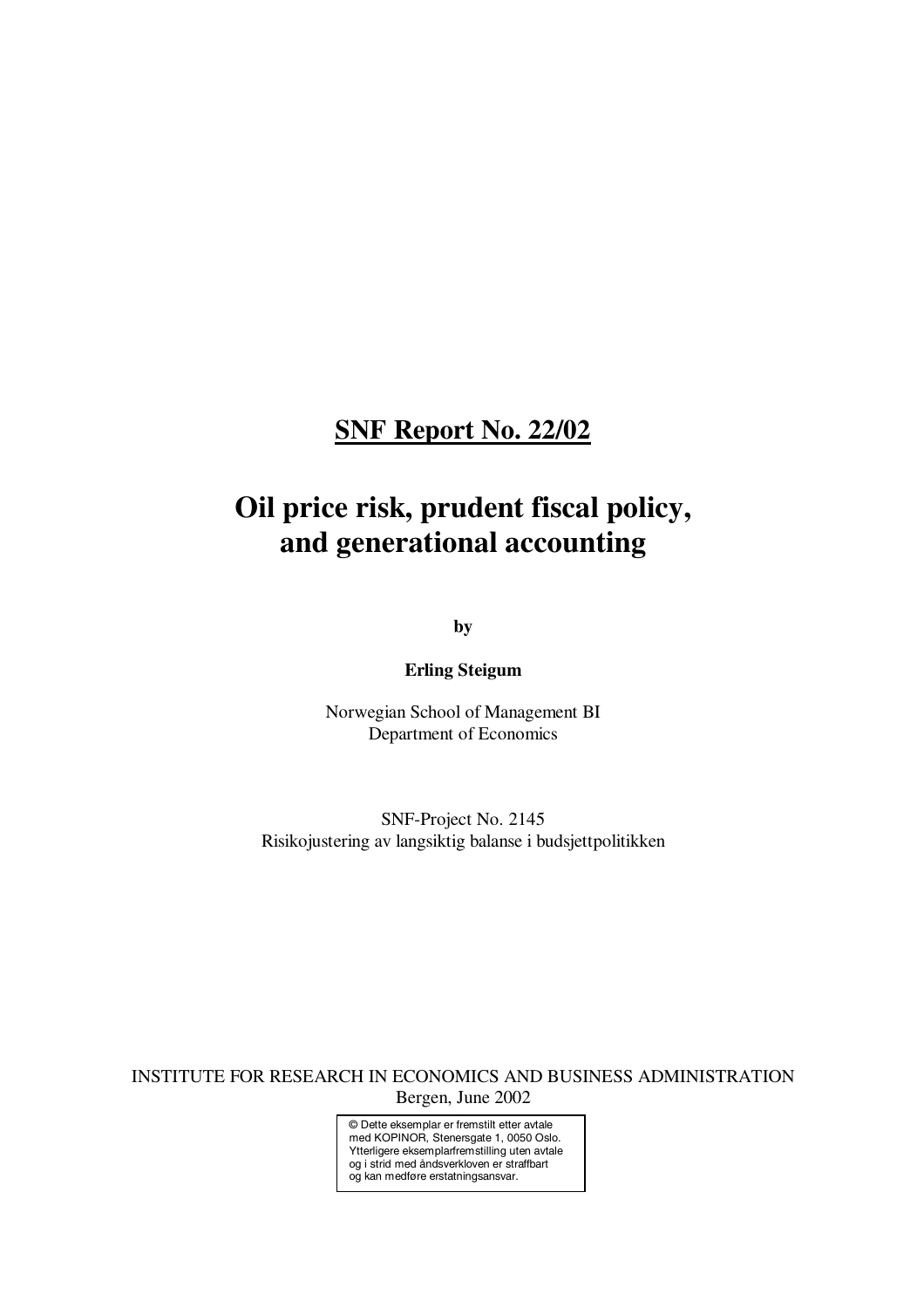ISBN 82-491-0211-8 ISSN 0803-4036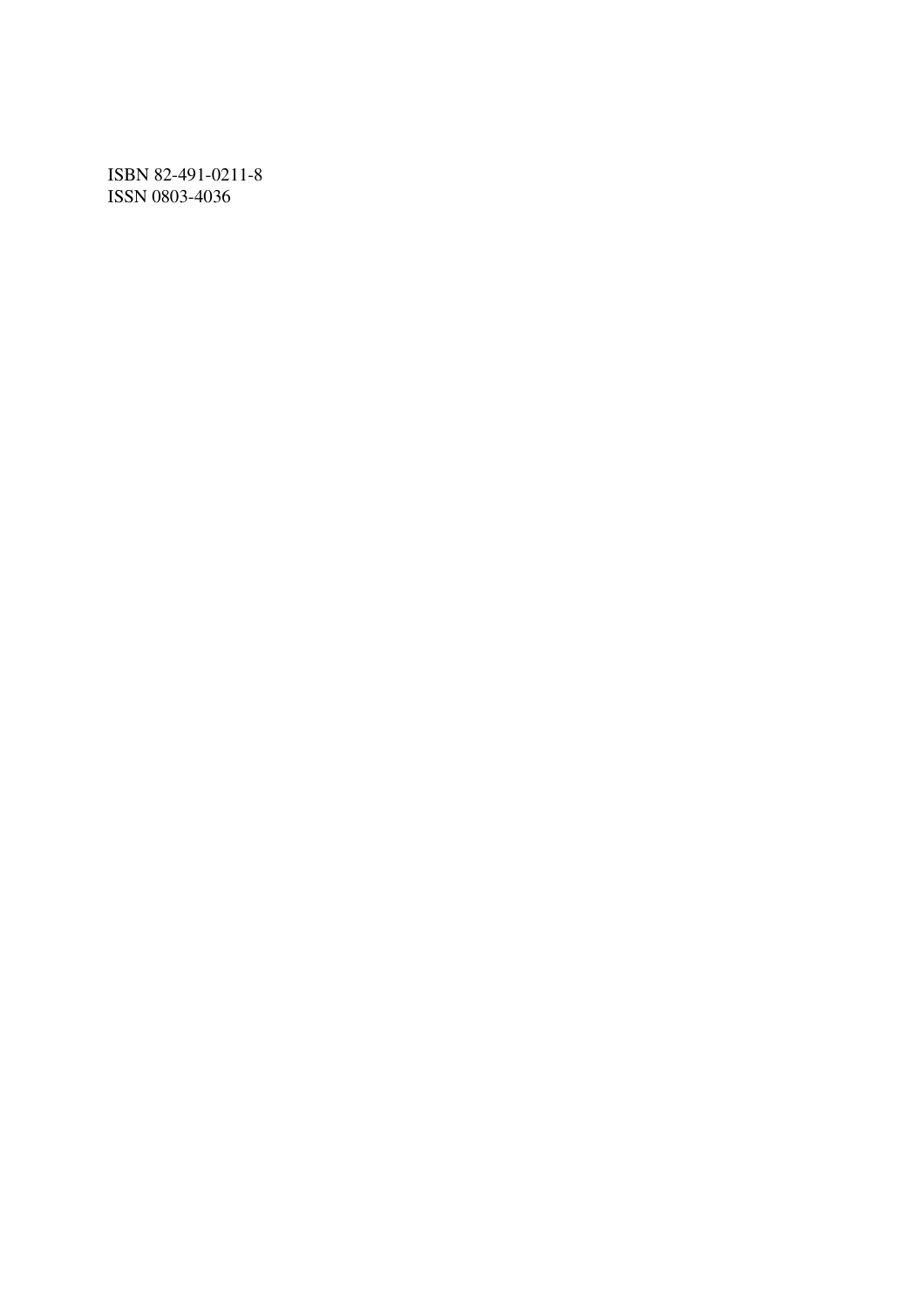# Oil price risk, prudent fiscal policy, and generational accounting

**B**<sub>V</sub>

Erling Steigum\*

#### **Abstract**

This paper proposes a method for adjusting generational accounts for oil price risk. The analytical framework is an overlapping generations model of a small open economy with an exhaustible resource wealth owned by the government. Adopting a CRRA welfare function, the optimal tax policy involves intergenerational risk sharing and fiscal prudence in terms of precautionary public saving. It is the optimality of fiscal prudence that warrants a risk adjustment of the petroleum wealth. The risk adjustment factor is derived from a quadratic approximation of the first-order condition for social welfare maximization. The method is illustrated using Norway as an example.

*Key words*: Petroleum wealth, precautionary saving, fiscal prudence, generational accounting.

<sup>\*</sup> The author has benefited from the comments of seminar participants at University of Oslo and at the Norwegian Ministry of Finance. A preliminary version was presented at the IIPF conference in Linz 2001. Thanks are also due to Egil Matsen and Martin Schancke for comments on previous versions and Steinar Ekern and Øystein Thøgersen for useful discussion. The responsibility for remaining errors and omissions rests with the author.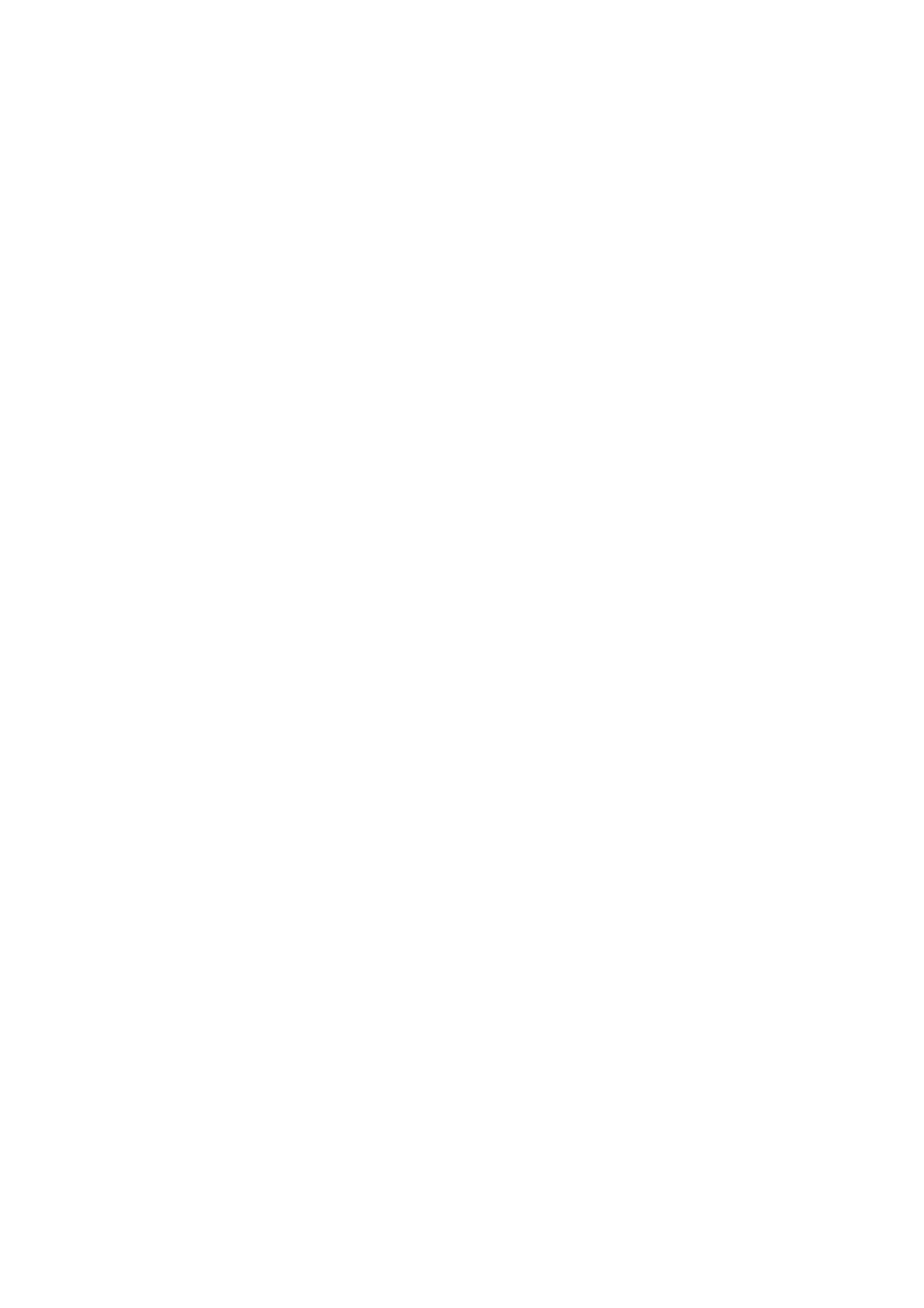## **Table of contents**

| 8. |  |  |
|----|--|--|
|    |  |  |
|    |  |  |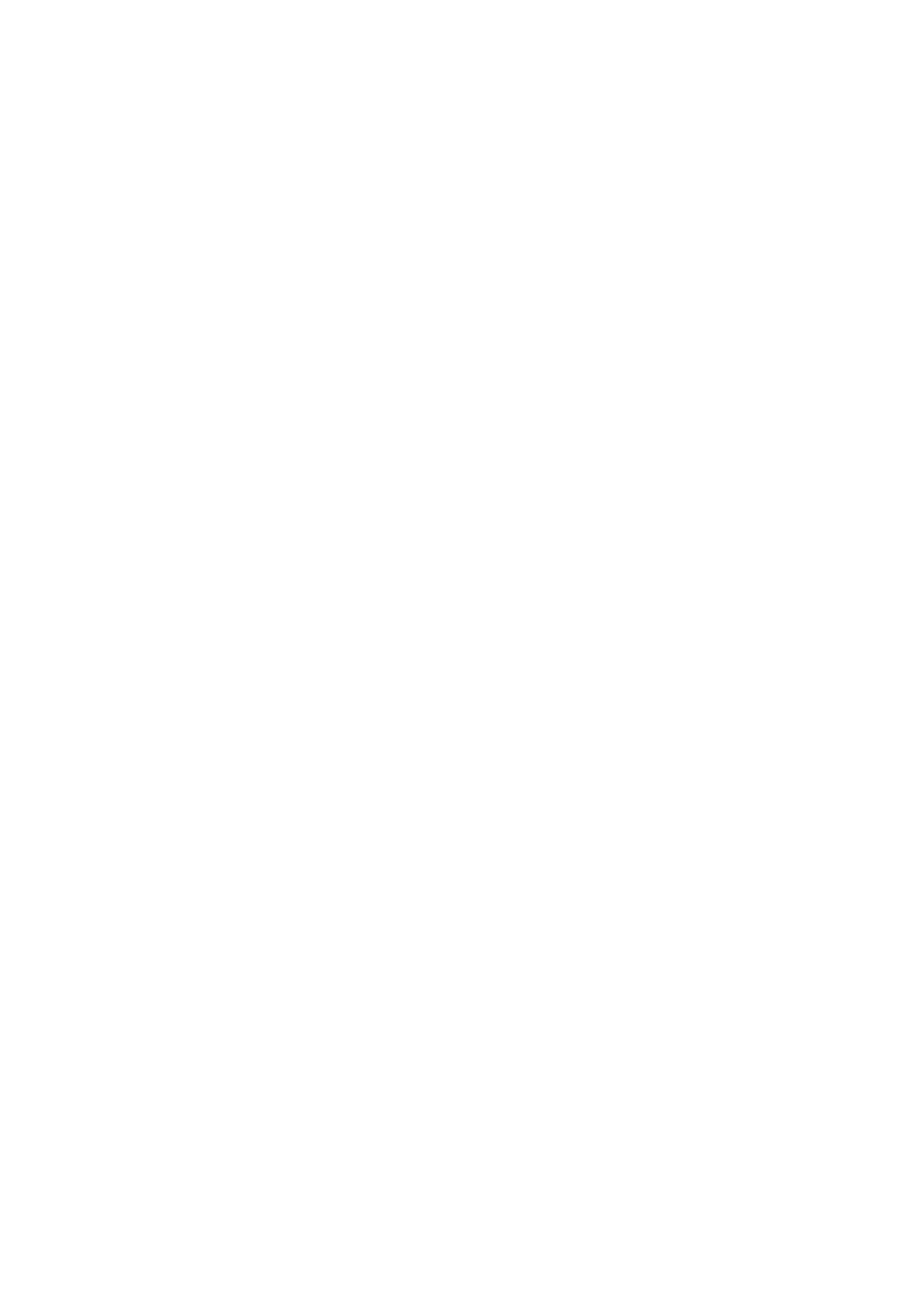#### **1. Introduction**

This paper derives implications of government asset income risk for optimal intergenerational tax policy and suggests a method for adjusting generational accounts for this source of risk. In particular, our analysis applies to oil-producing countries in which a significant source of government revenue is oil and natural gas production. In Norway, where the Government is the main stakeholder in the petroleum sector, coping with the large oil revenue risk has long been recognized as a very challenging problem for fiscal planning.

In recent years, the generational accounting method has been widely used around the world as a tool of measuring the sustainability of current fiscal and social policy; see for example Auerbach, Kotlikoff and Leibfritz (1999) and Raffelhüschen (1999).<sup>1</sup> This method utilizes the *intertemporal budget constraint* of the government to calculate the effects of maintaining the present tax and transfer policy into the indefinite future. In this way, the method permits a measurement of the extent to which future fiscal adjustments will be necessary to meet the constraint. The timing of the necessary fiscal adjustments will be important for economic efficiency as well as for the distribution of welfare among present and future generations. $2$ 

It is well known that the combination of population aging and pay-as-you-go pension finance renders the conventional norm of a zero budget deficit insufficient to prevent future tax hikes or spending cuts. Generational accounting is forward-looking, however, and therefore accounts for the increase in the implicit social security debt of the government (and other old-age related spending) due to expected future demographic change. Hence, it permits a more reliable assessment of the long-term fiscal policy stance than the conventional norm.

Generational accounts for Norway were first introduced by Auerbach et al. (1993). The government adopted generational accounting in 1994. It is now regularly used when preparing the annual national budgets and the four-year long term planning reports for the Parliament. Norway faces long-term fiscal challenges similar to those of other OECD-countries, such as population aging and increased social security spending when the baby boom cohorts retire. As indicated

<sup>&</sup>lt;sup>1</sup> The method was introduced by Auerbach, Gokhale and Kotlikoff (1991).

 $2^2$  For a small open economy, general equilibrium effects running through endogenous factor prices are likely to be less important than for large economies, see Fehr and Kotlikoff (1997). For a quantitative assessment of generational accounting by means of a social welfare function, see Raffelhüschen and Risa (1997).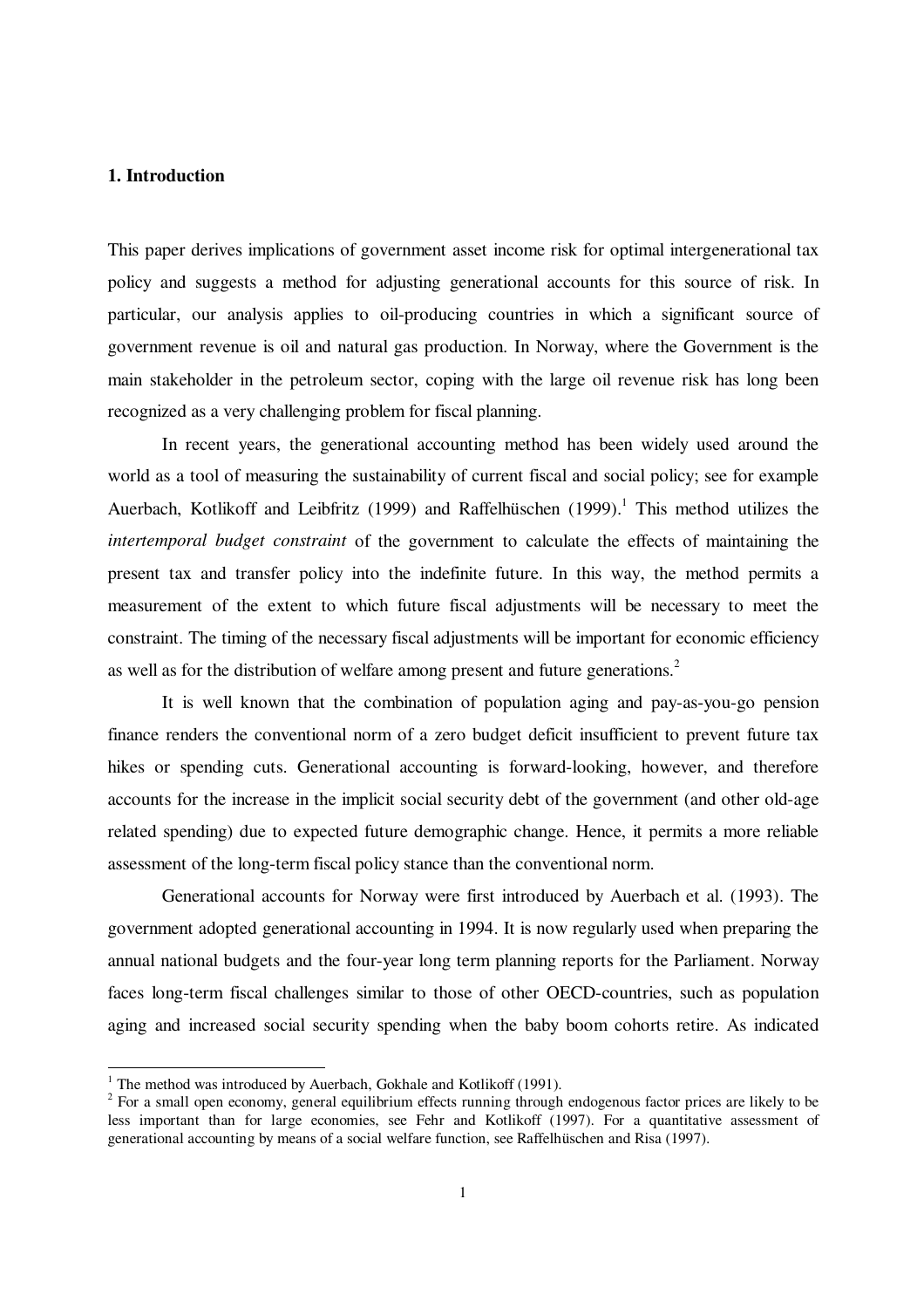above, the uncertain future petroleum revenues of the government represent an additional complication in assessing fiscal policy, highlighting an unresolved problem: How to adjust for the considerable oil revenue risk? This paper suggests a simple framework in which to account for this risk in a systematic way.<sup>3</sup>

Most governments around the world must live with the fact that future revenues from taxation and assets are uncertain. In theory, one could imagine optimal international risk-sharing arrangements, but this is not what we observe.<sup>4</sup> Government risk exposure is often larger for small countries with a narrow industrial base, such as many developing countries, than for larger industrialized countries. Developing countries that are heavily dependent on primary exports are particularly vulnerable to large external trade shocks. Quite often, their governments have considerable stakes in important export sectors, particularly oil exporting countries. Collier and Gunning (1999) have collected a considerable number of case studies of large trade shocks from Africa, Latin America and Asia. Examples include the oil shocks in Venezuela and Indonesia in the 1980s and the mining shocks in Zambia, Botswana and Bolivia. In all these cases the shocks affected government revenues adversely. An extreme example is Venezuela, where 90 percent of the export revenues and 60 percent of the government's total revenues used to come from the oil sector (Hausmann, 1999). During the turbulent 1980s, Venezuela's GDP per capita decreased by 18 percent.

The dramatic economic crises in Finland and Sweden in the early 1990s demonstrated that the governments of small, industrialized welfare states are also exposed to substantial risks due to rapid spillovers of macroeconomic risks to the tax-transfer system. Both countries ran fiscal surpluses during the preceding boom in the late 1980s. In the midst of the crisis in 1993, the public sector budget deficits had grown to 13 percent in Sweden and 10 percent in Finland. In both

-

 $3$  As emphasized by Kotlikoff (2002), since the riskiness of taxes, spending and transfer payments will normally differ, the theoretically appropriate risk adjusted rates at which to discount future taxes, spending and transfers would also differ. Incomplete insurance arrangements between generations could also justify generation-specific adjustments of discount rates. He concludes that "Unfortunately, the size of these risk adjustments remain a topic for future research." (Kotlikoff, 2002).

<sup>&</sup>lt;sup>4</sup> For a recent discussion of the home bias puzzle and issues related to international risk sharing, see Davis, Nalewaik and Willen (2000). Shiller (1999) also relates these issues to social security reforms to increase risk sharing within and between cohorts. It has been suggested that the Norwegian government should try to diversify part of its oil price risk, see Thøgersen (1994) for a discussion. An empirical analysis by Thøgersen (1997a) indicates that uninsured idiosyncratic oil price risk accounts for parts of the low consumption correlation among European OECD countries.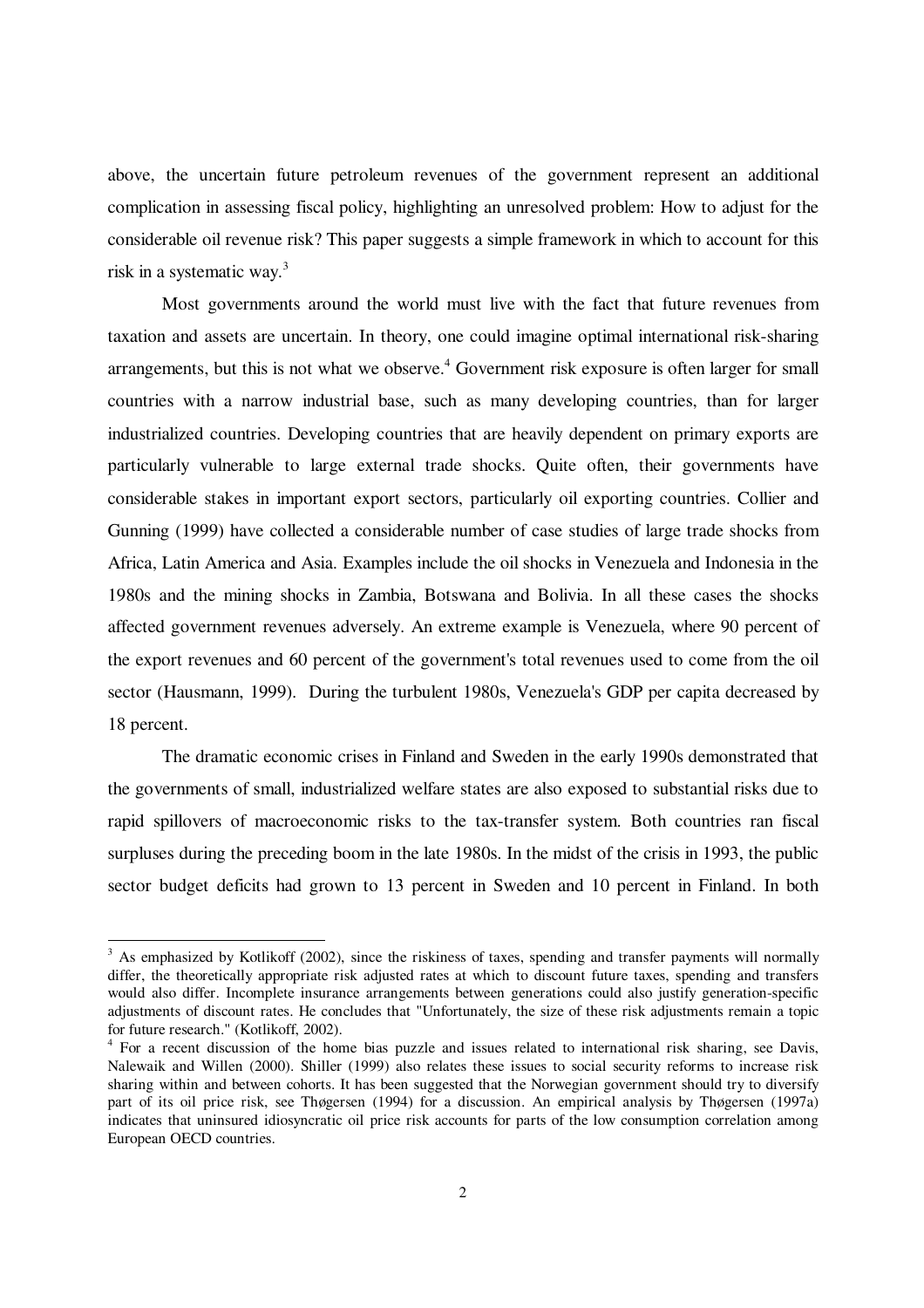countries, these developments forced the governments to cut spending substantially during the 1990s despite severe unemployment problems.

A closely related problem is the so-called *Dutch Disease*, i.e. de-industrialization and other structural problems related to a booming petroleum sector and the accompanying increase in government and private spending, see Corden  $(1984)$ .<sup>5</sup> In recent literature, more attention has been given to dynamic fiscal policy issues. For example, Mansoorian (1991) shows that if generations are not linked altruistically, a private resource discovery could even make future generations poorer than they would have been otherwise. This result is due to wealth effects that only benefit the generations that discovered the resource wealth, and suggests an important role for the government to redistribute welfare forward in time. However, rent-seeking and policy failures associated with huge, temporary government resource revenues appear to be widespread. Thus, empirical studies indicate that the growth performance of resource rich countries is more dismal than that of other countries, see Sachs and Warner (1995) and Gylfason, Herbertsson and Zoega (1999).

There are only a few attempts in the literature to introduce uncertainty explicitly in an optimising framework for fiscal policy strategy. From the theory of saving under uncertainty, it has been well known that strictly convex marginal utility generates a precautionary demand for saving, see Leland (1968), Sandmo (1970) and Drèze and Modigliani (1972). This idea was developed further by Caballero (1990, 1991) and others, utilizing the fact that constant absolute risk aversion (CARA utility) permits closed form expressions for optimal consumption and wealth accumulation. Thøgersen (1997b) adopted this approach in an overlapping generations framework to analyse private precautionary saving when uncertain government oil revenues generate stochastic tax rates. He showed that if a temporary tax cut is accompanied by increased oil extraction, higher precautionary saving in the private sector may offset some of the wealth effect of the tax policy for present generations.

An early contribution to the theory of fiscal planning under uncertainty was made by Leif Johansen (1980), who also adopted a CARA social welfare function to facilitate numerical analysis. Interestingly, Leif Johansen's work had an impact on Norwegian national budgeting when

-

<sup>&</sup>lt;sup>5</sup> It is interesting that in Norway, the rate of unemployment remained remarkably low despite a considerable real appreciation in the 1970s. Norway's first experience with the Dutch Disease was therefore quite different from what had been observed in Holland, U.K. and Mexico, see Steigum (1983).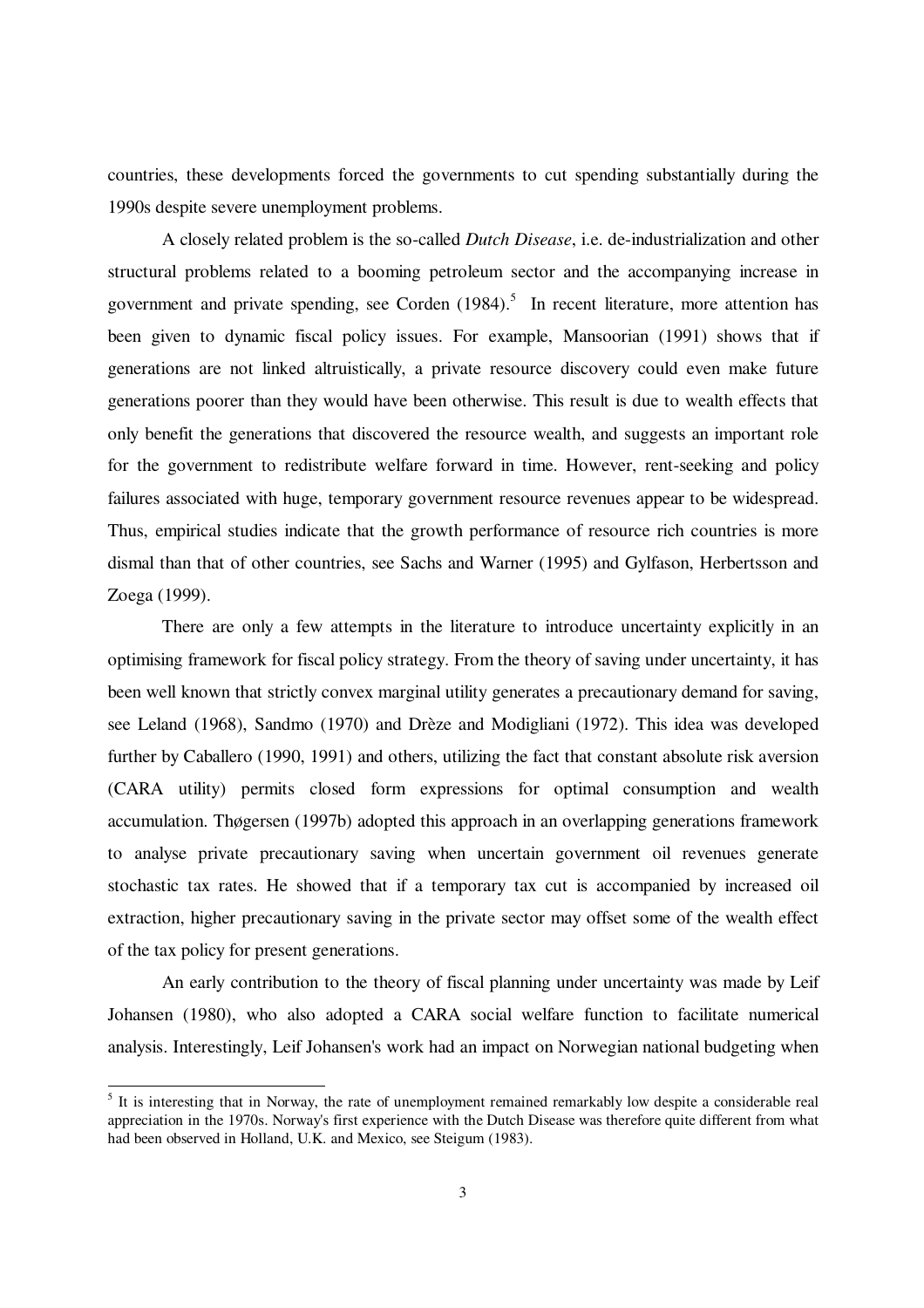oil revenues accelerated in the late 1970s. In Aslaksen et al. (1990), the CARA welfare function was used to adjust for oil price risk.<sup>6</sup> Empirically, the assumption of constant absolute risk aversion is questionable, however, because it implies that relative risk aversion increases with wealth. According to Campbell and Viceira (2001), the long-run behaviour of most market economies suggests that relative risk aversion cannot depend strongly on wealth. The empirical evidence thus limits the usefulness of the CARA utility function as the basis for normative analysis of fiscal policy and suggests that an assumption of constant relative risk aversion (CRRA) is more relevant. In our analysis, we adopt the assumption of CRRA utility. The CRRA model is also the standard paradigm of finance theory. A recent paper by Engel and Valdés (2000) derives implications of uncertain government oil revenues for optimal fiscal policy when the social welfare function is based on CRRA utility. They perform various approximations to derive closed form solutions. The present paper different in two important respects. First, our model is designed to derive implications for generational accounting. It therefore has an overlapping generation structure and captures lifecycle saving, while Engel and Valdés (2000) assume that individuals only live for one period. And secondly, we perform a quadratic approximation on the first-order conditions for a social optimum to derive a closed form solution, while Engel and Valdés (2000) give priority to simpler approximation methods in order to allow for a somewhat broader range of applications.

In the next Section we take a closer look at the fiscal policy challenges of Norway after the discovery of oil and natural gas in the North Sea. Our analytical framework developed in Section 3 is an overlapping generations model of a small open economy with a risky natural resource wealth, where the government maximizes expected social welfare exhibiting a precautionary savings motive. In Section 4 we use the model to analyse optimal fiscal policy and intergenerational risk sharing under uncertainty, with a particular focus on the precautionary savings motive. In Section 5 we adopt the constant relative risk aversion utility function and perform a quadratic approximation of the first-order condition to derive closed forms. This approximation method forms the basis for the risk adjustment of generational accounts in Section 6. The basic idea is to adjust future risky revenues such that a zero deficit in the generational accounts corresponds to the social optimum. This risk adjustment does not exclude that the government could wish to depart

<sup>&</sup>lt;sup>6</sup> See also Aslaksen and Bjerkholt (1987).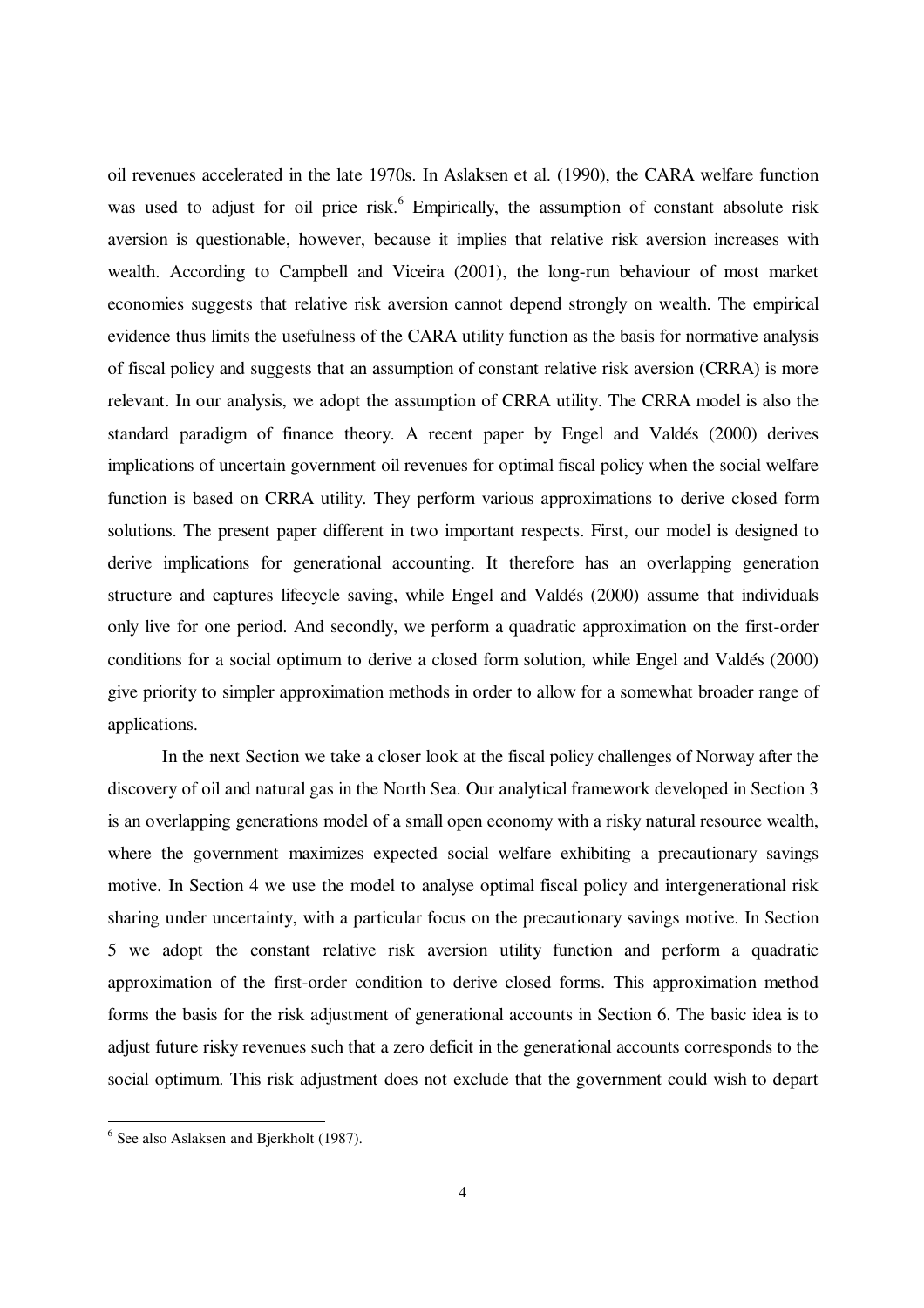from full generational balance for other reasons. Up till now, there has been no systematic and transparent risk adjustment of future petroleum revenues. The proposed method shows how such a risk adjustment could be related to parameters characterizing the probability distribution of future petroleum revenues as well as to the coefficient of relative risk aversion. The method is illustrated by a numerical example calibrated to Norwegian data in Section 7. In the final Section we discuss some shortcomings and possible extensions of the analysis.

### **2. Norway's petroleum wealth and fiscal policy challenges**

In the early 1970s, the government launched an ambitious investment programme to build up its petroleum sector based on the rich discoveries of oil and natural gas in the North Sea. The rapid expansion of the petroleum sector was financed by huge capital imports; see Figure 1. The rate of investment is still substantial, and the production of oil and gas has not peaked yet. So far, the petroleum sector has turned out to be very profitable. Norway is now the third largest exporter of oil and gas in the world (after Saudi Arabia and Russia) and is running a current account surplus of about 13 percent of GDP. Norway's purchasing power corrected GDP per capita has become one of the highest in Europe. In 2000, the share of exports of petroleum in total exports was 46 percent and the share of petroleum production in total GDP was above 23 percent.

 From the start, the government's involvement in the petroleum sector has been very strong. More than 80 percent of the petroleum revenues have been at the government's disposal and the share has been slowly increasing over time.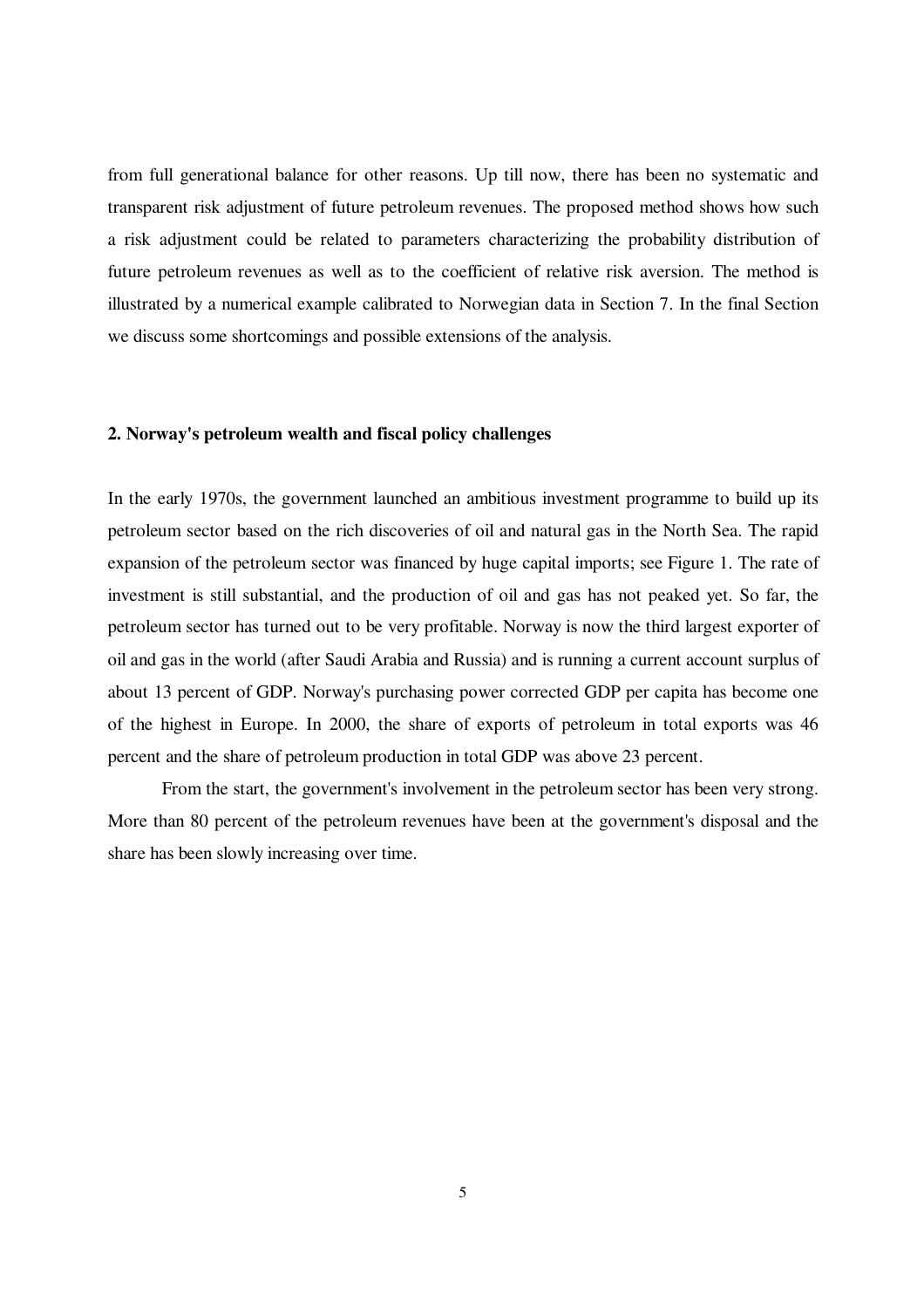

*Figure* 1 **Current account and net foreign assets**

-

The government petroleum wealth had an immediate impact on economic, regional and social policy. During the 1970s, monetary and fiscal policy became very expansionary, and the government built up one of the world's most generous social protection systems. Also subsidies to the agriculture and ailing industries were increased to counteract the process of structural change. The ambitious policies prevented immediate unemployment, but it also had a downside in terms of less macroeconomic stability, which also was related to a monetary policy regime involving extensive credit rationing and regulations of nominal interest rates and credit flows. Due to the non-indexed tax law and increasing inflation, after-tax real interest rates were negative to a considerable degree in the 1970s and the first half of the 1980s. The vulnerability of the Norwegian "oil-fuelled" welfare state was illustrated in 1986 when the oil price crash reduced Norway's national income by 10 per cent.<sup>7</sup> The shock reduced Norway's estimated petroleum wealth from more than 250 percent of GDP in 1985 to less than 100 per cent of GDP in 1987.

 $<sup>7</sup>$  The developments in the 1970s and 1980s suggest that Norway's real GDP is positively correlated with the real oil</sup> price. For empirical evidence based on a VAR approach, see Mork, Mysen and Olsen (1990). They also find that the corresponding correlation in most oil-importing OECD countries is negative, with the exception of U.K., where the correlation is positive, but not significantly different from zero.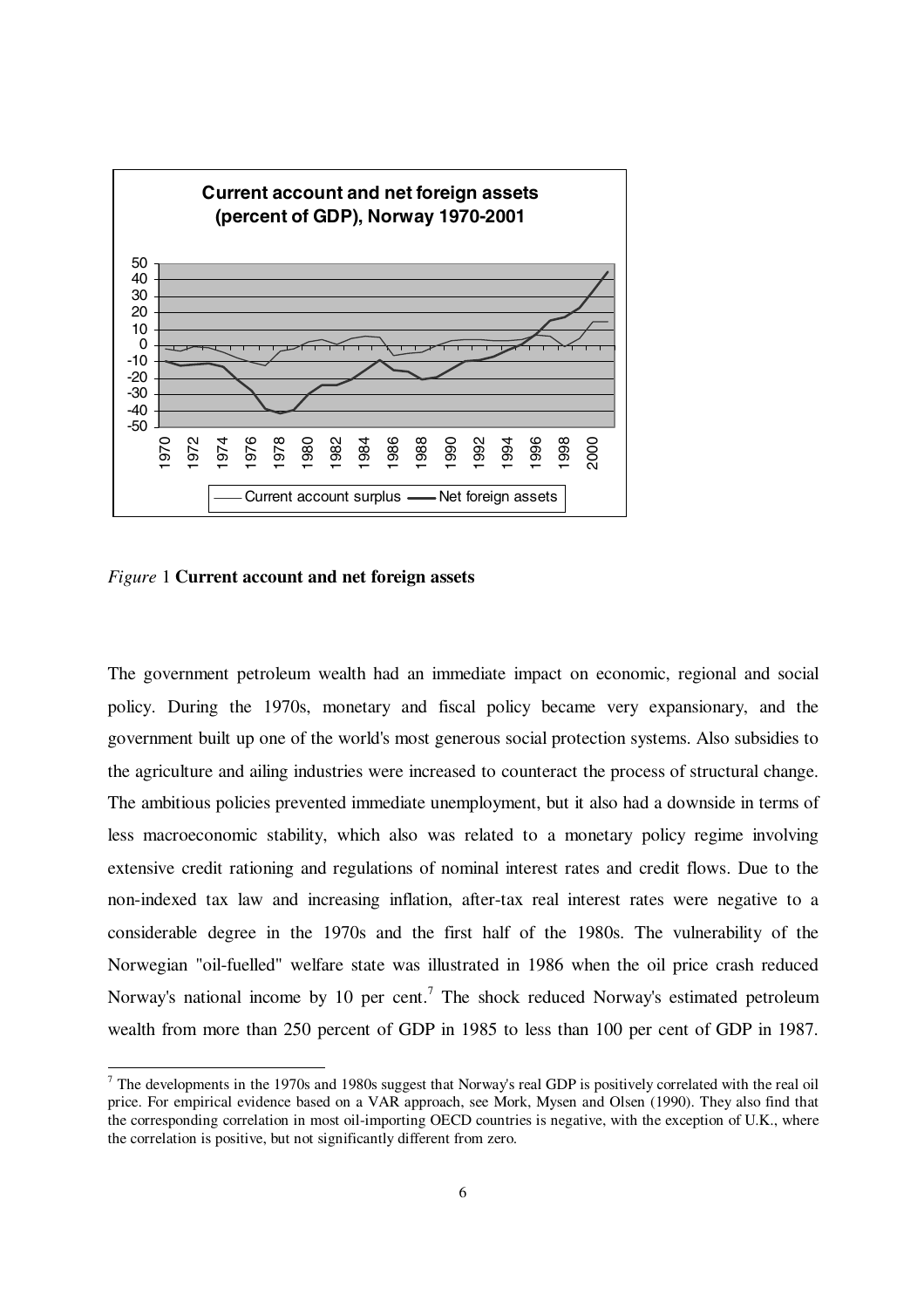This explains the decline in the fiscal surplus from 8.1 percent of GDP in 1985 to 1 percent in 1987, despite a serious fiscal policy restraint.

Nevertheless, the Norwegian economy did recover from the turbulent 1970s and 1980s with huge current account and fiscal surpluses in the second half of the  $1990s$ .<sup>8</sup> A Government Petroleum Fund managed by the Central Bank was established in 1990. According to the rules, transfers from the Government to the fund can only take place if the Government runs budget surpluses. Moreover, deficits have to be financed by running down the fund's capital. The fund invests in foreign stock and bonds. Its capital is now about 50 percent of GDP and is expected to exceed Norway's GDP before 2010. Despite the rapid extraction of oil, the estimated present value of the remaining petroleum reserves on the continental shelf is large. Based on a 4 percent real rate of interest, the corresponding permanent income to the government is approximately 6 percent of GDP in 2002.

The idea of building up a petroleum fund to prevent excessive consumption in periods of large oil revenues goes back to the public debate in the early 1980s, but many economists argued that such a fund was not politically feasible. When the rules of the Petroleum Fund were established in 1990, it was uncertain whether the fund would ever receive transfers from the government. Most policymakers were therefore taken by surprise by the large oil revenues earned in 2000 and 2001, see Figure 1.

In the 1970s and 1980s, the optimal extraction and spending of oil revenues in an open economy received a lot of attention among Norwegian economists; see for example Aarrestad (1978, 1979), Bjerkholt, Lorentsen and Strøm (1981) and Hoel (1981). $^9$  Later, this was followed up by an impressive research effort by the Statistics Norway; see the volumes edited by Bjerkholt and Offerdal (1985) and Bierkholt, Olsen and Vislie (1990).<sup>10</sup> In the 1990s, more attention was given to long-run fiscal policy effects and intergenerational welfare issues. Steigum and Thøgersen (1995) used a calibrated OLG-model of the Norwegian economy to assess the generational implications of various fiscal policy strategies for spending petroleum revenues in Norway. This study highlights the importance of building up a fund of foreign assets to meet the aging problem

<sup>&</sup>lt;sup>8</sup> As a result, the generational imbalance in fiscal policy declined substantially; see Steigum and Gjersem (1999).

<sup>&</sup>lt;sup>9</sup> Most of the early debate among Norwegian economists and policymakers generated contributions written in Norwegian. A notable example is Eide (1974). For a more complete review of the literature; see Thøgersen (1994).<br><sup>10</sup> In the late 1980s, there has also been considerable interest in adopting the option pricing approach to

petroleum investment projects and other irreversible decisions, see for example Ekern (1988).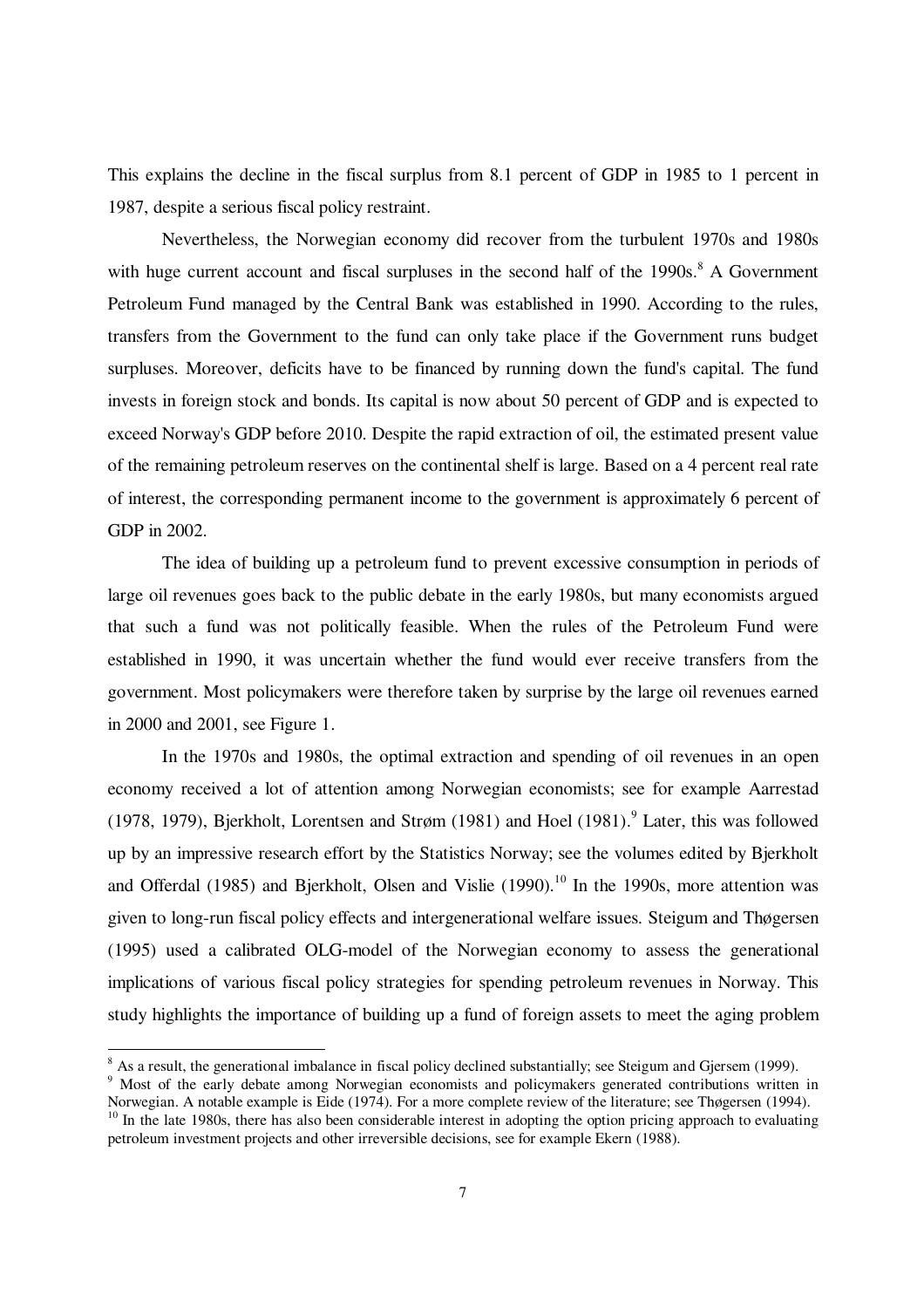as well as preventing that only the present voters benefit from the resource wealth. The papers by Steigum (1992) and Steigum and Thøgersen (2002) look at the problem of recovering from an unexpected adverse government wealth shock (for example, triggered by a large persistent drop in the oil price), when sectoral costs of adjustment prevent a fast restructuring of the economy. Such costs involve a gradual build-up of the sector producing other tradables than petroleum. The main conclusion is that monetary policy should be sufficiently flexible to allow a sudden real depreciation and a low consumption real rate of interest during the adjustment process. Fiscal policy should be tight, but still allow budget deficits to protect the welfare of the present generations. These papers did not account for an uncertain future, however.

The remaining reserves of oil and natural gas do not appear in the National Accounts of Norway. Consequently, in years of temporarily high petroleum revenue such as in 2000 - 2002, the National Accounts give an exaggerated picture of the government's income as well as national income. In the Norwegian generational accounts, the Government's estimate of the petroleum wealth is included in the government's wealth and the corresponding petroleum income concept is therefore the permanent income from the wealth of petroleum reserves on the continental shelf. Still, the problem of the large uncertainty of the future cash flow from the petroleum sector is not handled in a satisfactory way when the government makes its petroleum wealth estimate. It has been argued that one should adjust for risk by including a risk premium in the wealth calculation, but it is not obvious on what basis such a risk adjustment should be performed. In the next Section, this problem will be addressed.

#### **3. Analytical framework**

As our analytical framework, we consider an overlapping generations model of a small open economy. In each period, there are two overlapping generations, the young workers and the old retirees. There is no population growth, and the young generation's labour supply is exogenous and constant over time. There are two sectors producing internationally tradable goods, a mainland sector (ML) and a petroleum sector (PE). Mainland net output (*Y*) is the *numeraire* good. There are no stochastic elements associated with the ML-sector. *Y* is used for private and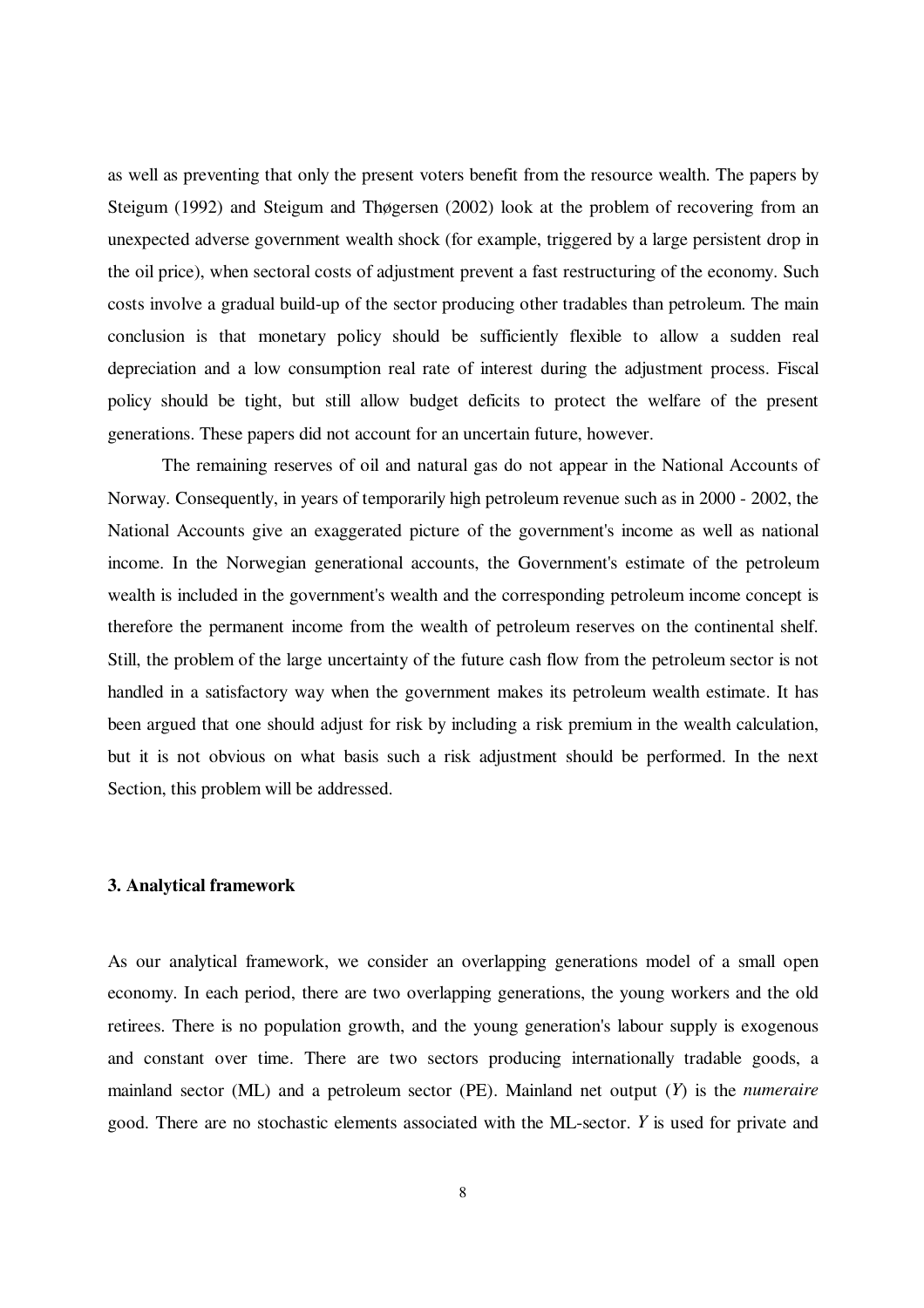public consumption, investment and net exports. There is a government that levies a lump sum tax on workers, pay a pension to the old, and supplies a public consumption good. The government owns the petroleum sector. For simplicity, we assume that the PE-sector does not use labour. Moreover, petroleum is not used domestically. Due to price uncertainty, the PE-sector generates a stochastic net revenue. After a certain number of periods, however, the production will drop to zero and all uncertainty will disappear. The exogenous risk-free real rate of interest is  $r > 0$ . Both the government and the private sector have free access to risk-free international lending and borrowing.

#### **3.1 Technology, preferences and budget constraints**

We normalize the exogenous labour supply to one and assume for simplicity no technological progress. Exogenous and deterministic technological progress does not change the nature of the results, but makes the notation more cumbersome. The technology of the ML-sector is represented by an aggregate CRS production function:

(1)  $y_t = F(k_t, 1) - \delta k_t$ ,  $(t = 0, 1, 2,...)$ 

where  $y_t$  is net output,  $k_t$  is the privately owned stock of capital at the beginning of period *t*, and  $\delta$  $> 0$  is the constant rate of capital decay. From the marginal productivity condition  $F_k = r + \delta$ , it follows that *k* and *y* are constant. Hence, the competitive real wage  $(w = y - rk)$  is also constant over time.

The petroleum sector is active for  $T + 1$  periods. From period  $T + 1$  and onwards, there is no oil extraction. We express the net revenue (cash flow) from the petroleum sector as  $x_t P_t$ , where  $x_t$  is the quantity of oil produced per worker, and  $P_t$  is the relative oil price in period *t*,  $t =$ 0,1,2,…*T*. We follow Aslaksen et al. (1990) and Lund (1990) and consider the time profile of oil extraction as deterministic and exogenous. Future oil prices are however random variables that are generated by a stochastic process. Let  $E_t[P_{t+1}]$  be the oil price in period  $t + j$  expected in period  $t$ . The expectation operator  $E_t$  is conditional on the information known in period  $t$ , including the period *t* oil price (i.e.,  $E_t[P_t] = P_t$ ). The present value of future net oil revenue is the stochastic *petroleum wealth*, which we denote by  $W_t$ :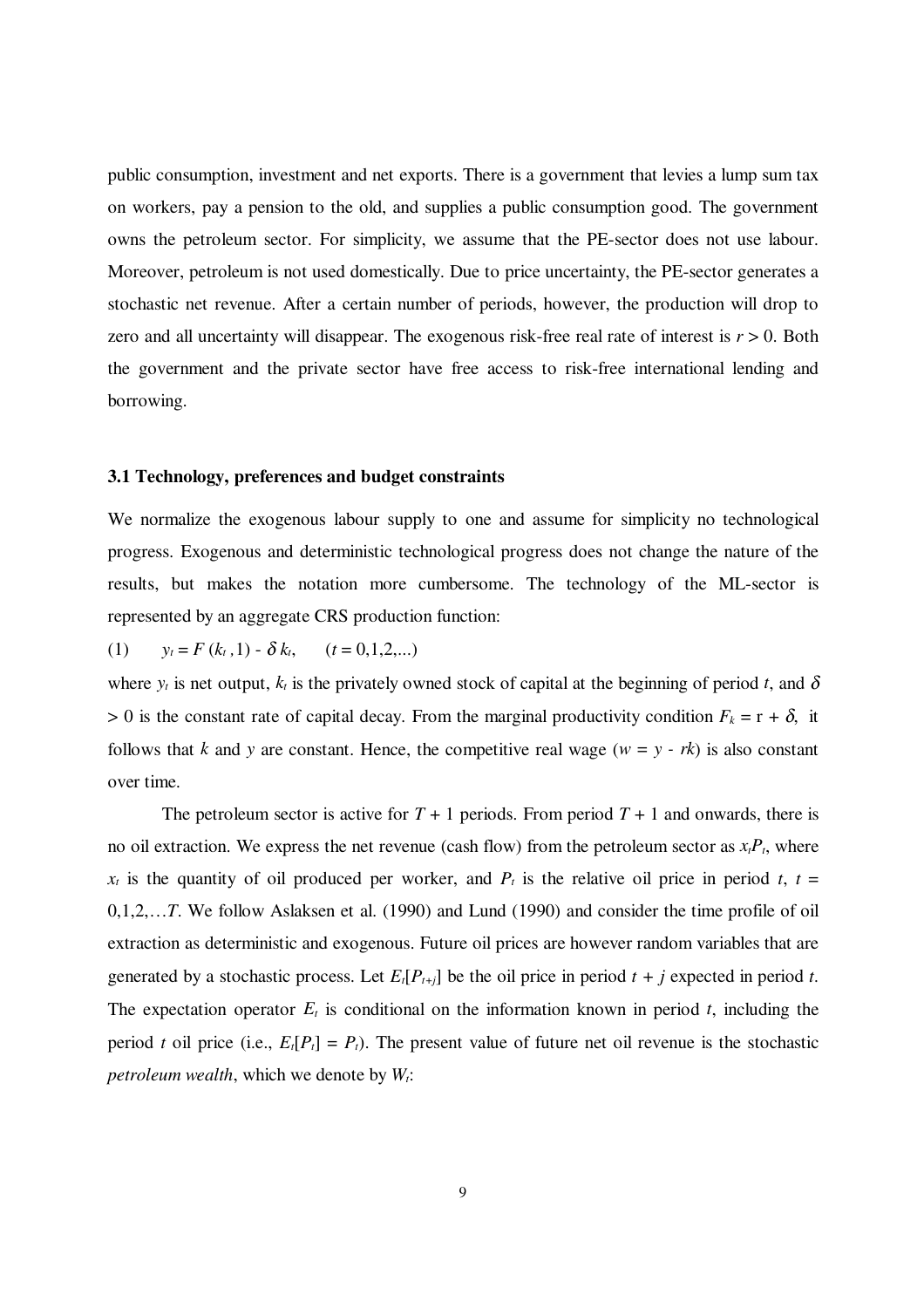(2) 
$$
W_{t} = \sum_{j=t}^{T} R^{j-t+1} x_{j} P_{j} \qquad \left( R = \frac{1}{1+r} \right)
$$

Let  $\tau_t$  be the tax paid by workers,  $\pi_t$  the (after-tax) pension given to the old, and let *g* be the government's exogenous (and constant) consumption per worker. The government's stock of net financial assets per worker at the beginning of period *t* is denoted *Bg,t*. The government's budget constraint in period *t* is:

(3) 
$$
B_{g,t+1} - B_{g,t} = rB_{g,t} + \tau_t + x_t P_t - \pi_t - g.
$$

Using (2) and (3), and excluding Ponzi game schemes, we can express the intertemporal budget constraint of the government in period 0 as:

(4) 
$$
\sum_{t=0}^{\infty} R^t g = \frac{(1+r)g}{r} = (1+r)\big(B_{g,0} + W_0\big) - \pi_0 + N_0 + \sum_{t=1}^{\infty} R^t N_t,
$$

where  $N_t = \tau_t - R \pi_{t+1}$  is the present value of lifetime net taxes (taxes minus transfers) paid to the government by generation  $t$  ( $t = 0,1,2,...$ ).  $N_t$  is often called the *generational account* of generation *t*. Equation (4) is the basis for generational accounting. This method essentially uses (4) to calculate the last term (the tax burden placed on future generations) residually, under the assumption that the expectations of  $N_1$ ,  $N_2$ ,  $N_3$ , …are all equal, and that the present fiscal policy only applies to the generations presently alive. If we abstract from uncertainty and assume that the government wealth is known with certainty in period 0, *generational balance* is defined as a fiscal policy which involves  $N_0 = N_1 = N_2 = N_2 = \dots$ , i.e. the same net lifetime tax burden for all generations.<sup>11</sup> Then the present fiscal policy can be sustained without future fiscal restraints. We shall return to the question of generational balance below.

Turning to the behaviour of consumers, we express the lifetime utility of a member of generation *t* as

(5) 
$$
U_t = u(c_t) + \beta u(d_{t+1}), \qquad (u' > 0, \quad u'' < 0)
$$

-

where  $c_t$  is consumption as young,  $d_{t+1}$  is consumption as old, and  $\beta$  is the utility discount factor. Since marginal utility is decreasing  $(u'' < 0)$ , the consumers are risk adverse. It is well known that risk aversion alone does not guarantee that consumers will save more in response to more risk, i.e.

 $11$  The method also involves an adjustment for per capita economic growth and population dynamics.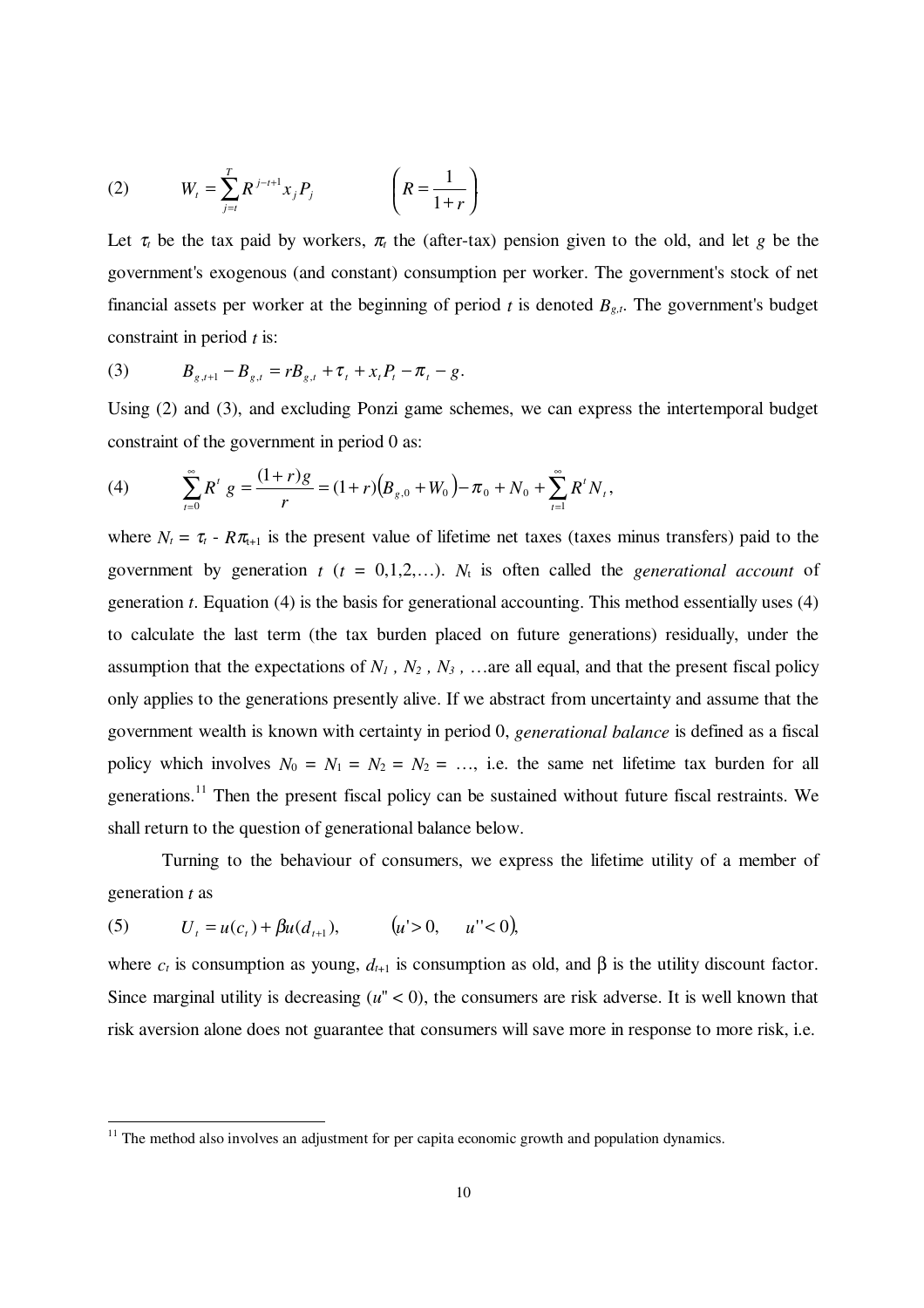engage in precautionary saving. This question is related to the concept of *prudence*, see Gollier (2001). An agent is prudent if adding an uninsurable zero-mean risk to his future wealth raises his optimal saving. It can be shown that an agent is prudent if an only if the marginal utility of future consumption is strictly convex. Then the third-order derivative of utility is positive  $(u'' > 0)$ . It can also be shown that if absolute risk aversion is decreasing, the consumer must necessarily be prudent, see Gollier (2001, chapter 16). In what follows we will assume that the preferences exhibit positive prudence. As a benchmark, we will also consider quadratic utility, which is well known to generate zero precautionary saving. $^{12}$ 

The young saves  $w - \tau_t - c_t$  and this accumulated private pension fund represents total private wealth  $(k + B_{p,t+1})$  at the start of period  $t + 1$ .  $(B_p$  is the stock of net private financial assets per worker). The old consumes

$$
d_{t+1} = (1+r)(k+B_{p,t+1}) + \pi_{t+1},
$$

leaving no bequest. To simplify, we assume that the subjective discount factor β is equal to *R*. The consumers maximize (expected) utility subject to the budget constraint:

(6) 
$$
c_t + Rd_{t+1} = w - N_t \qquad (N_t = \tau_t - R\pi_{t+1}).
$$

For generations  $t < T$ , we assume that the pension  $\pi_{t+1}$  depends on the oil price in period  $t + 1$ , permitting optimal risk sharing among generations, see below. For these generations,  $N_t$  is a random variable, and the first-order condition for optimal consumption and saving is

(7) 
$$
u'(c_t) = E_t[u'(d_{t+1})]
$$
  $(t = 0,1,2,...,T-1)$ 

1

Generation *T* and all subsequent generations do not face uncertainty. They choose a flat consumption profile:

(8) 
$$
c_t = d_{t+1} = \left(\frac{1+r}{2+r}\right)(w - N_t), \qquad (t = T, T + 1,...)
$$

We shall assume that the generational accounts of all generations from  $t = T$  and onwards are identical. Total national wealth per worker is  $k + W_t + B_t$  at the beginning of period *t*.  $B_t = B_{p,t}$  +  $B_{g,t}$  is the country's net foreign assets (per worker).

 $12$  Note that local prudence and local risk aversion are independent concepts in the sense that one could be riskaverse and prudent, risk-averse and imprudent, and even risk-lover and prudent. However, most utility functions that are used to analyse household behaviour under risk imply that consumers are both risk adverse and prudent. Both risk aversion and prudence are overwhelmingly supported by data, see for example Guiso, Jappelli and Terlizesse (1996).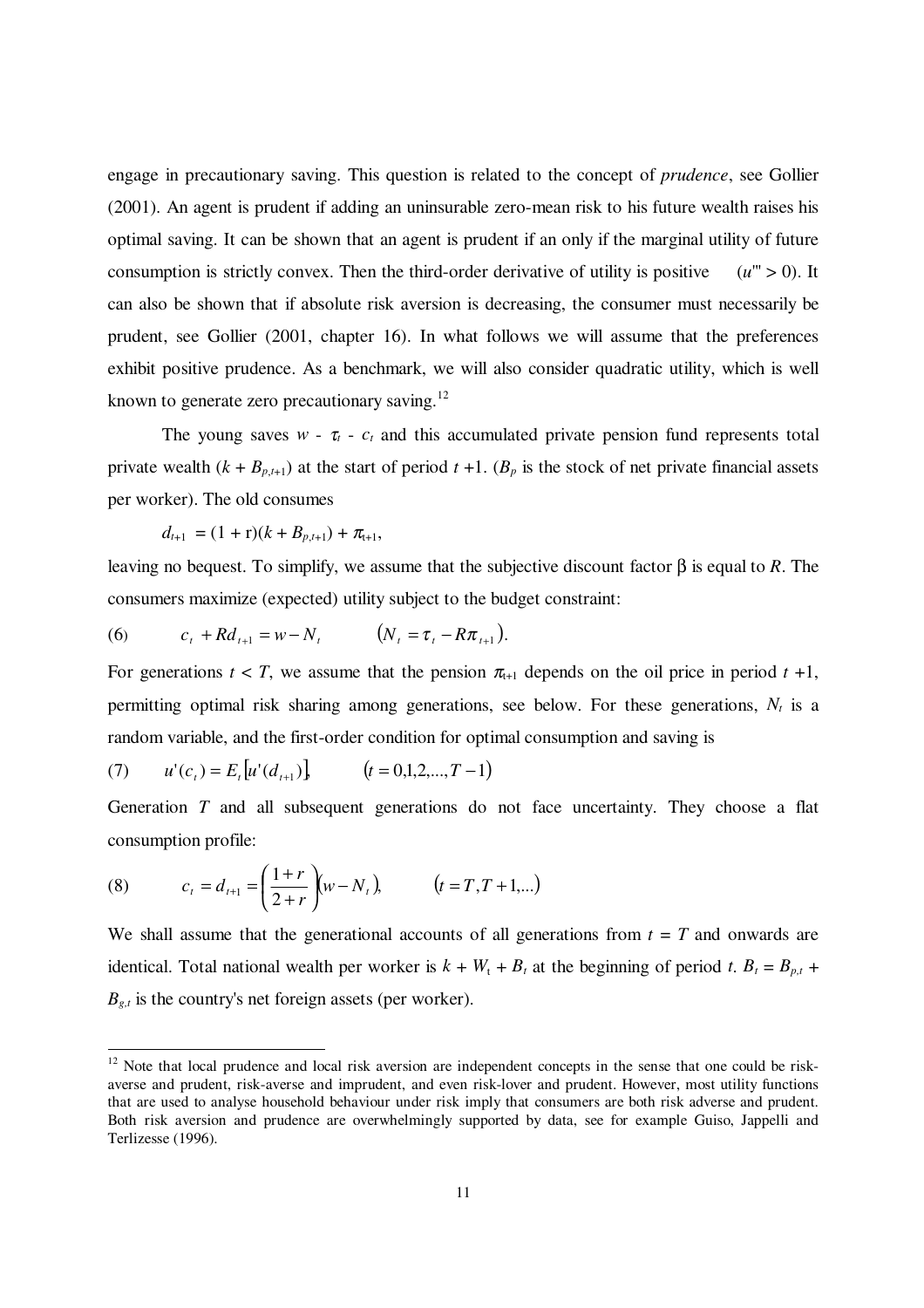The intertemporal budget constraint for the entire economy is

(9) 
$$
\sum_{t=0}^{\infty} R^{t} (c_{t} + d_{t}) + \frac{(1+r)g}{r} = (1+r)(k+B_{0}+W_{0}) + \frac{(1+r)w}{r}.
$$

This constraint states that the present value of all private and public consumption (per worker) must be equal to the initial wealth (including the corresponding wealth income in period 0), plus the present value of wage income.

 The intertemporal budget constraint of the private sector is found by deducting the government's constraint (4) from (9):

(10) 
$$
\sum_{t=0}^{\infty} R^{t} (c_{t} + d_{t}) = (1+r)(k+B_{p,0}) + \frac{(1+r)w}{r} + \pi_{0} - N_{0} - \sum_{t=1}^{\infty} R^{t} N_{t}.
$$

#### **3.2 Welfare optimum under certainty**

Following Calvo and Obstfeld (1988), the social welfare function is written as:

(11) 
$$
U_{s,0} = \frac{U_{-1}}{\beta} + \sum_{t=0}^{\infty} \beta^t U_t = \frac{u(c_{-1})}{\beta} + \sum_{t=0}^{\infty} \beta^t (u(d_t) + u(c_t)).
$$

The first term on the RHS is exogenous since  $c_{-1}$  is history. For simplicity, we don't optimise with respect to public consumption, and therefore *g* does not appear explicitly in (11). We assume that the social discount factor is equal to the private (β) and that  $β = R$  as before.<sup>13</sup>

Let us first consider the case without uncertainty. The government maximizes (11) with respect to  $d_0$ ,  $c_0$ ,  $d_1$ ,  $c_1$ ,..., subject to the budget constraint (9). It is obvious that the optimal policy involves identical consumption across generations:  $d_0 = c_0 = d_1 = c_1 = \dots$  Using (9), optimal consumption can be expressed as the permanent income:

(12) 
$$
c = d = \frac{1}{2} [w - g + r(k + B_0 + W_0)]
$$

-

By using it's fiscal instruments, the government can chose  $\pi_0$  and a constant generational account  $N_0 = N_1 = N_2 = N_3 = \dots$  such that the optimum is attained and the intertemporal budget constraint

<sup>&</sup>lt;sup>13</sup> If  $\beta > R$ , it is straightforward to show that the government wants to go into debt and the welfare of generations far into the future becomes very small. The generational accounts will always be in deficit and the generational accounts will increase over time. In this case, the assumption of a constant *r* appears to be too extreme. On the other hand, if  $\beta < R$ , the government wants future generations to become wealthy and it builds up an ever-increasing stock of assets. This corresponds to surpluses of the generational accounts. Now the country continuously builds up its foreign assets. We consider this case to be of minor interest.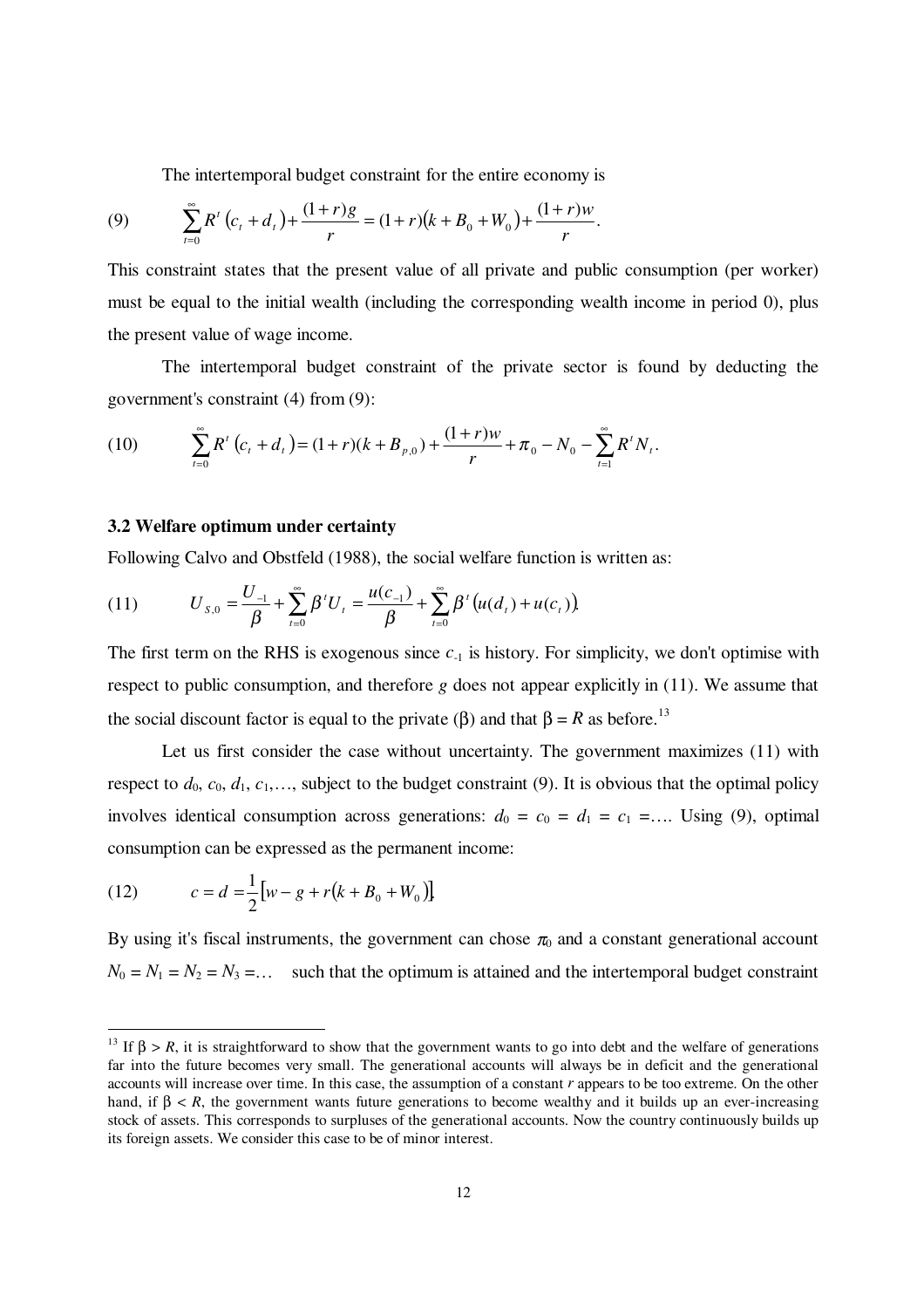of the government  $(4)$  is fulfilled. This policy clearly involves generational balance.<sup>14</sup> Note that under certainty, the scale of the pension system is arbitrary in the sense that a given  $N = \tau \cdot R\pi$  can be obtained by infinitely many combinations of  $\tau$  and  $\pi$ . The scale of the pension system only affects the distribution of net financial assets between the government and the private sector, not the country's net foreign assets or consumer welfare.

The optimal policy under certainty implies that the sum of the country's total assets is constant over time. Then, since *k* is constant,  $B_0 + W_0 = B_1 + W_1 = ... = B_T + W_T = B_T = B_{T+1} = ...$ Before period  $T + 1$ , the development in  $B_t$  must therefore be a mirror image of the development of the petroleum wealth. In periods when the petroleum wealth is increasing (which is likely when the petroleum sector is young), the country runs current account deficits. In periods of declining petroleum wealth, which must surely happen towards the end of the petroleum era, there are compensating current account surpluses. As long as the scale of the pension system is fixed, the stock of net financial assets of the private sector is constant. The government must therefore run corresponding deficits and surpluses in order to keep its total wealth constant. At the beginning of period  $T + 1$ , the petroleum wealth has been transformed into a government "petroleum fund" of foreign assets. This is clearly necessary in order to make the consumption level sustainable in the post-petroleum period.

#### **4. Oil price risk**

-

We now explicitly take into account that oil revenue is stochastic due to oil price risk. Oil price news may change the distribution of future oil prices, for example due to positive persistence in the stochastic process. Oil prices are in fact quite persistent at the annual and smaller frequencies, but at the present level of aggregation of time periods, the persistence may be small.<sup>15</sup>

<sup>&</sup>lt;sup>14</sup> The generational accounting method usually takes into account steady state per capita growth by adjusting tax burdens for growth. To see what is involved, consider a CRRA utility function with the coefficient of relative risk aversion equal to θ and a positive rate of exogenous (labour-augmenting) productivity growth (λ). Now we express all variables relative to labour measured in efficiency units. It can be shown that if the social discount rate is  $(1 +$  $r(1 + \lambda)^{-\theta-1}$ , the optimal policy is to keep growth-adjusted taxes constant. This policy generates a modified golden rule growth path where consumption per capita is growing over time at the rate  $λ$ . <sup>15</sup> See Schwartz (1997) and Pindyck (1999).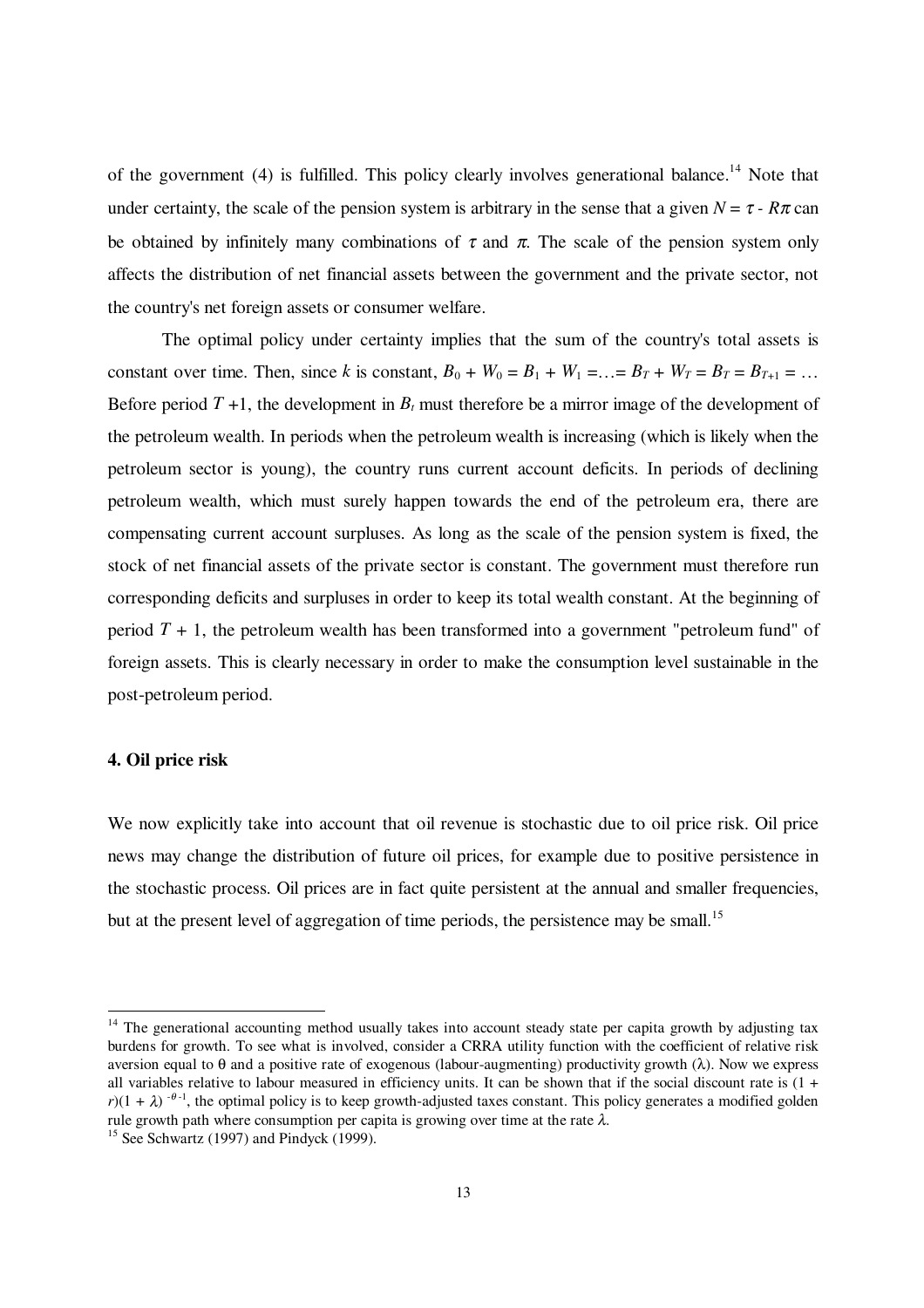The expected petroleum wealth in period 0 (after  $P_0$  is known), can be found from (2):

(13) 
$$
E_0[W_0] = Rx_0 P_0 + R^2 \sum_{j=1}^T R^{j-1} x_j E_0[P_j]
$$

The change in the expected petroleum wealth from period 0 to period 1 can be expressed as:

(14) 
$$
E_1[W_1] - E_0[W_0] = -Rx_0P_0 + rE_0[W_1] + \{E_1[W_1] - E_0[W_1]\}.
$$

The first term on the RHS of (14) is the oil revenue extracted in period 0 discounted back to the start of period 0. It enters with a negative sign. The second term is positive, however. It reflects that the future stream of oil revenue is coming closer when one period passes. This generates a return  $rE_0[W_1]$ . The last term is the effect of new information about future oil prices on the evaluation of next period's expected petroleum wealth. This term can be positive or negative. Even if no new information arrives such that the last term is zero, expected petroleum wealth can increase over time due to the second term. Up until recently, this has been the normal case in Norway. When the last period *T* gets close, the expected petroleum wealth will of course approach zero such that the first term in (14) must outweigh the second.

 In order to express the change in the variance of the petroleum wealth, we note that  $Var_0[W_0] = R^2Var_0[W_1]$ . In contrast to expected wealth  $E_0[W_0]$ , the variance is independent of the current oil price  $P_0$ . The variance of  $W_1$  can be expressed as

(15) 
$$
Var_0[W_1] = R^2 \left\{ x_1^2 Var_0[P_1] + Var_0[W_2] + x_1 Cov_0[P_1, W_2] \right\}
$$

If there is oil price persistence, the covariance term will be positive and add to the uncertainty created by a large production of oil  $(x_1)$  in the next period. Using (15), the change in the variance of next period's petroleum wealth is

(16) 
$$
Var_{1}[W_{2}] - Var_{0}[W_{1}] = -R^{2} \{x_{1}^{2}Var_{0}[P_{1}] + x_{1}Cov_{0}(P_{1}, W_{2})\} + (Var_{0}[W_{2}] - Var_{0}[RW_{2}]) + (Var_{1}[W_{2}] - Var_{0}[W_{2}])
$$

This expression has an economic interpretation that corresponds to the interpretation of (14) for the change in expected petroleum wealth. The first negative term on the RHS of (16) is the reduction in variance due to the fact that the uncertainty about next period's oil price is resolved. If next period's oil production is large, this term will be substantial. This term corresponds to the first term on the RHS of (14), expect that the latter term is related to  $x_0$  not  $x_1$ . The second term on the RHS of (16) is positive and reflects that the uncertainty about  $W_2$  is coming closer when one period passes. This term corresponds to the second term on the RHS of (14). And finally, the third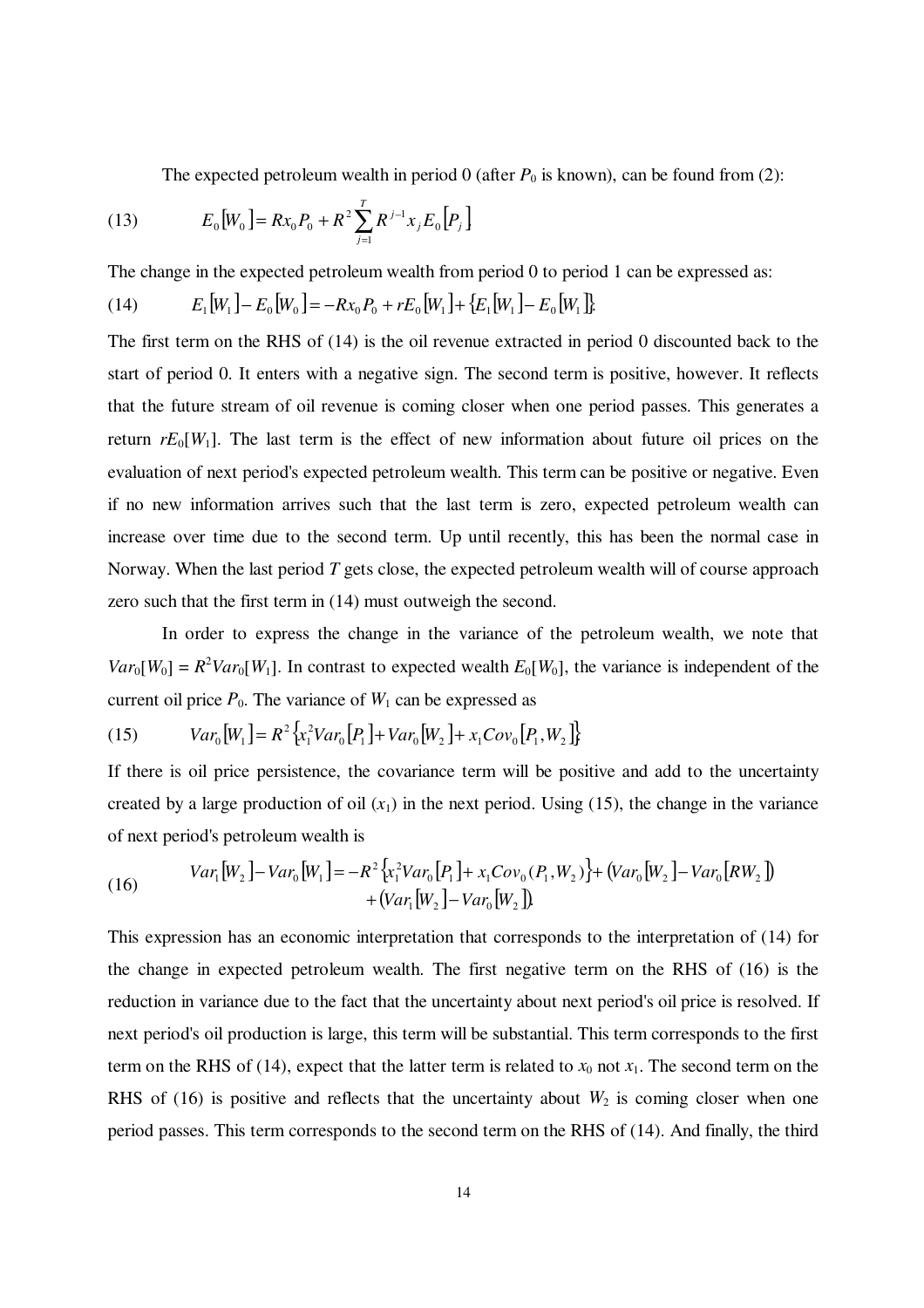term on the RHS of (16) is the effect of new information on the evaluation of the variance of  $W_2$ . This term corresponds to the third term in (14) and can have either sign. Even if the third term is zero (no new information about the variance of  $W_2$ ), we cannot exclude the possibility that the change in variance is positive in (16). This question clearly depends on the time profile of production as well as the discount factor. When *T* is approached, however, the variance must approach zero. In other words, sooner or later, the first term on the RHS of (16) must dominate the second.

We assume that the government cannot diversify the oil price risk through risk-sharing arrangements with other countries. This assumption is clearly more realistic than to assume full international risk sharing. We also assume that the government in each period *t* choses the tax  $\tau_t$ for the young generation and the pension  $\pi$  to the old *after* the oil price  $P_t$  has been observed. The problem of maximizing expected social welfare in period 0 with respect to  $d_0$  and  $c_0$  can be expressed as

(17) 
$$
\max. \quad u(d_0) + u(c_0) + E_0 \bigg[ \sum_{t=1}^{\infty} \beta^t \big( u(d_t) + u(c_t) \big) \bigg],
$$

subject to (9). Due to symmetry, it clearly follows that the two overlapping generations must have identical consumption, i.e.  $d_0 = c_0$ . Moreover, since the optimal strategy involves a corresponding maximization problem in each future period,  $d_t = c_t$  for all t.

After period *T* there are no more uncertainty due to the oil price and the optimal policy involves constant consumption over time. However, the consumption level depends on  $B_{T+1}$ , which again depends on past oil price surprises.

Before we look more closely into the case of precautionary saving, let us analyse the much simpler case of quadratic utility.

#### **4.1 Quadratic utility**

It is well known that if utility is quadratic such that marginal utility is linear, zero precautionary saving is optimal. This special case is not considered to be empirically attractive because it implies increasing absolute risk aversion which is unrealistic. Still, this special case represents a useful benchmark for the analysis of prudence and precautionary saving. Following the analysis of Hall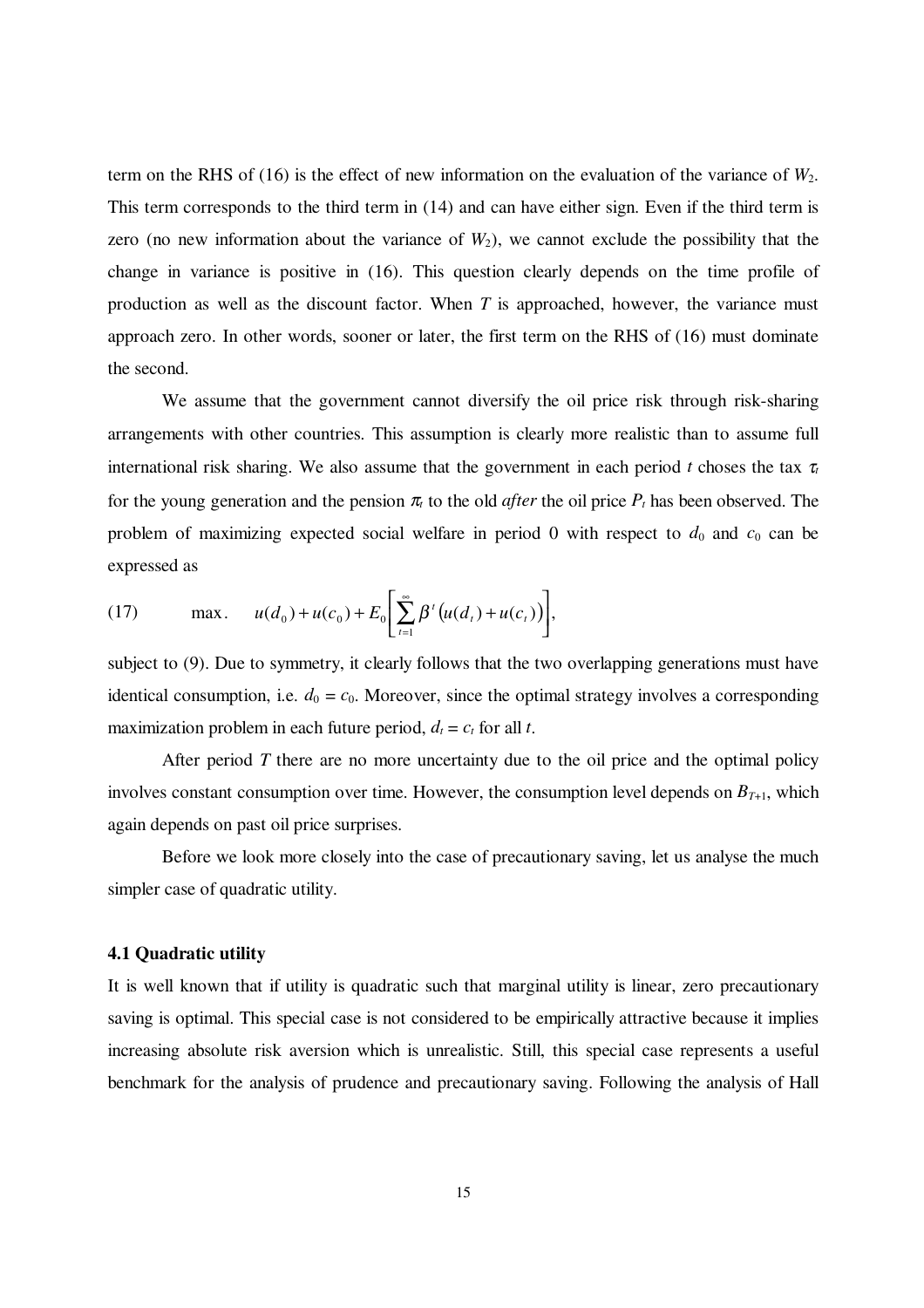(1978), the optimal policy can be found by taking into consideration that problem (17) yields firstorder conditions:

 $(18)$   $c_0 = E_0[c_1] = E_0[c_2] = E_0[c_3] = \dots$ 

-

This means that optimal consumption follows a random walk as long as the oil industry is active. By taking the expectation of the intertemporal budget constraint (9) and using (18), we find optimal consumption in period 0 to be:

(19) 
$$
c_0 = d_0 = \frac{1}{2} \big[ w - g + r(k + B_0 + E_0[W_0]) \big]
$$

The only difference from the permanent income expression for optimal consumption under certainty is that the petroleum wealth is replaced by its expected value. Therefore, for the purpose of finding optimal consumption in the case of quadratic utility, the petroleum wealth should be calculated as the present value of future expected net oil revenue, using the risk-free rate of interest in the discount factor. The variance and higher order moments of the distribution of oil prices do not matter for optimal consumption. This important result has also been discussed by Aslaksen et al. (1990). Even though the social planner is risk averse and therefore does not value expected oil wealth as highly as the risk-free asset (Lund, 1990), optimal consumption is independent of the allocation of total wealth on  $B_0$  and  $E_0[W_0]$ . This also means that an increase in the variance of the oil price solely reduces the expected value of future utility, not the utility derived from present optimal consumption.<sup>16</sup> Despite the fact that  $\beta = R$ , the social planner therefore systematically allocates more utility to present consumption than to expected utility of future consumption. For the analysis of optimal investment decisions in the oil industry, a risk adjustment of the kind discussed by Lund (1990) would clearly be warranted under quadratic utility as well. It is therefore important to clarify for what purpose the risk adjustment of future oil revenue is supposed to serve.

 To see the implications of the optimal plan for generational accounting, let us take the expectation of the intertemporal budget constraints of the entire economy (9) and for the private sector:

<sup>&</sup>lt;sup>16</sup> If future Mainland output is random as well, optimal consumption can be found be replacing *y* by its expected value. Neither the variance of *y* nor any covariance between *y* and the oil price would matter for optimal consumption.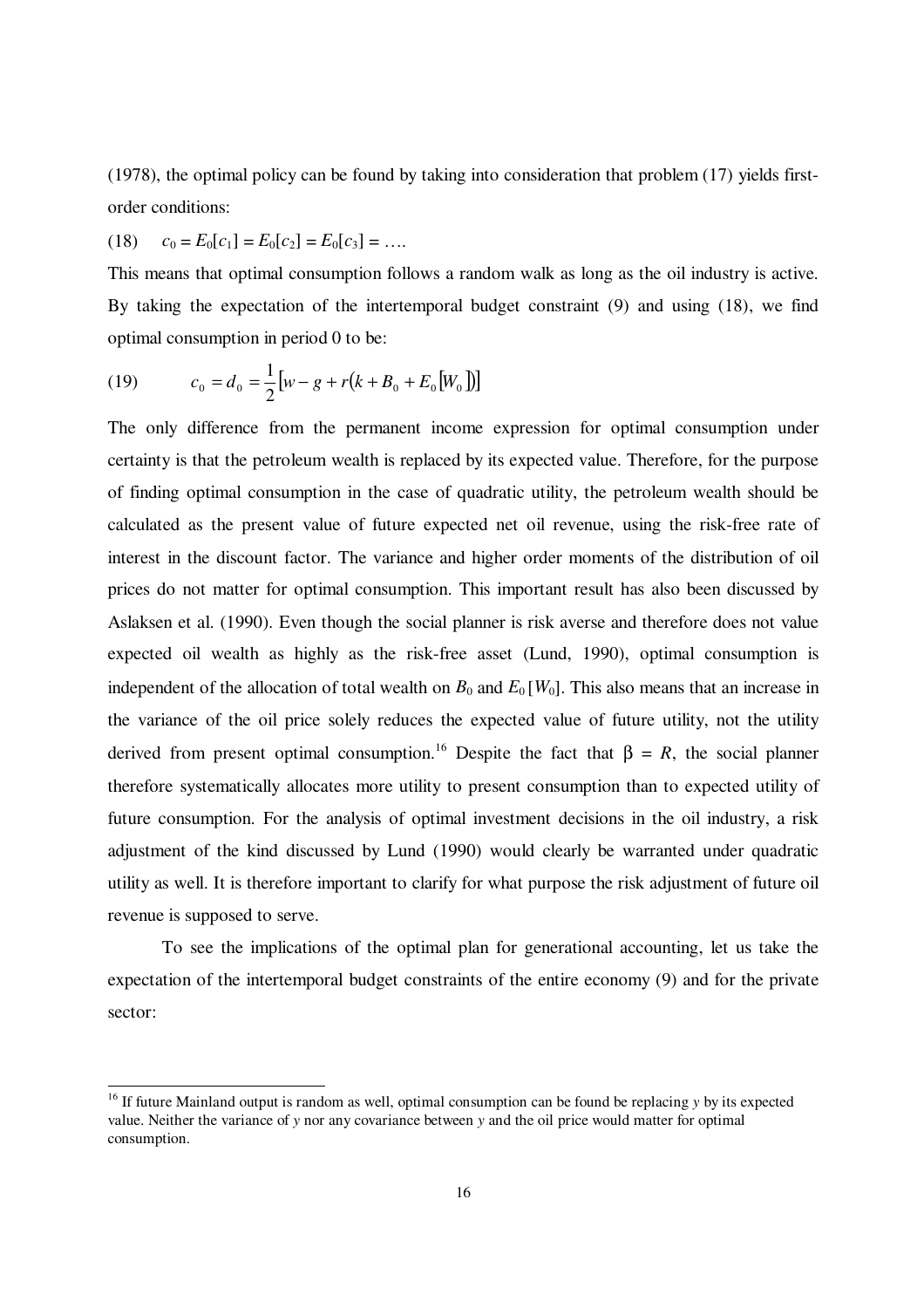(20)  
\n
$$
\frac{(1+r)(c_0+d_0)}{r} = c_0 + d_0 + \sum_{t=1}^{\infty} R^t (E_0 [c_t + d_t])
$$
\n
$$
= (1+r)(k + B_{p,0} + B_{g,0} + E_0 [W_0]) + \frac{(1+r)(w-g)}{r}
$$

(21) 
$$
c_0 + d_0 + \sum_{t=1}^{\infty} R^t (E_0 [c_t + d_t]) = (1+r)(k + B_{p,0}) + \frac{(1+r)w}{r} + \pi_0 + E_0 [N_0] + \sum_{t=1}^{\infty} R^t E_0 [N_t]
$$

We express the budget constraint for entire country (20) and for the private sector (21) in these particular forms in order to facilitate the analysis of the implications of the optimal fiscal policy for the behaviour of consumers. From the fact that

$$
E_0 [c_1] = \frac{1+r}{2+r} (w - E_0 [N_1])
$$

and using (18), it follows that  $E_0[N_t] = E_0[N_{t+1}]$  for all  $t = 1, 2, 3, \dots$  The expected lifetime net tax burdens should therefore be equal for all generations. Moreover, in regard to the first old generation, its pension in period 0 is set such that  $d_0 = (1 + r)(k + B_{p,0}) + \pi_0 = c_0$ . Expressing the LHS of  $(21)$  as

$$
d_0+\sum_{t=0}^{\infty}R^tE_0\big[c_t+Rd_{t+1}\big]\,
$$

and using the fact that the expected budget constraints of households can be expressed as

$$
E_0 [c_t + R d_{t+1}] = w - E_0 [N_t],
$$

we see that this fiscal policy fulfils the expected intertemporal budget constraint of the private sector (21). Next we deduct (21) from (20) to obtain the expected intertemporal budget constraint of the government:

(22) 
$$
\frac{(1+r)g}{r} = (1+r)\big(B_{g,0} + E_0[W_0]\big) - \pi_0 + N_0 + \frac{E_0[N_1]}{r}.
$$

Since the chosen pension in period 0 makes  $d_0 = c_0$ , and  $N_0 = E_0[N_1] = E_0[N_t]$  are equal, there is expected generational balance. Therefore, for the purpose of generational accounting, if utility is quadratic, the government should use a petroleum wealth concept that involves discounting of future expected oil revenues with the risk-free rate of interest.

To illustrate the optimal policy in a simple way, let us assume that  $T = 1$ , i.e. there is only one oil price shock  $P_1$  before the economy settles down in a stationary equilibrium with no uncertainty.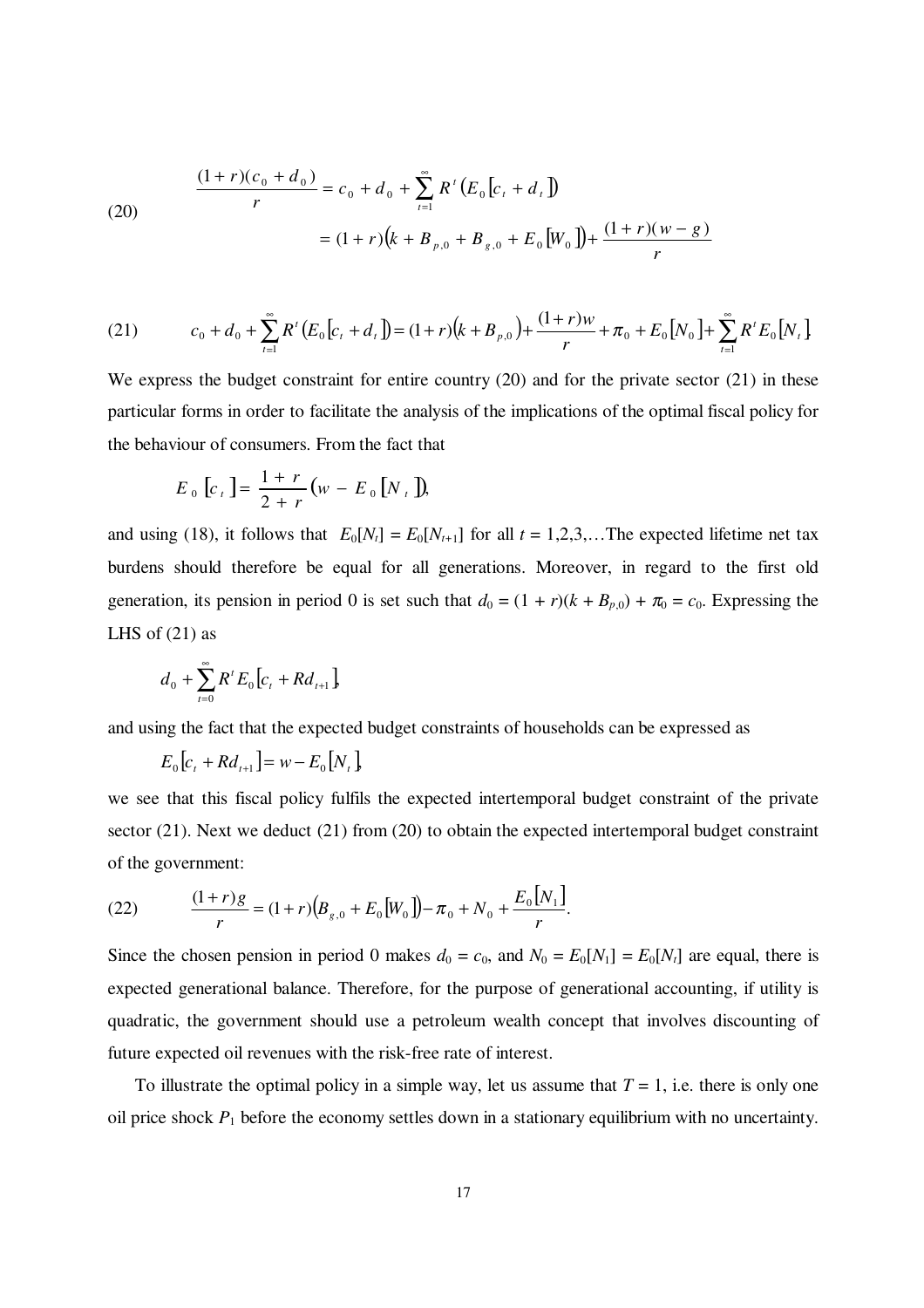Now the variance of the petroleum wealth in (15) is simply  $Var_0[W_1] = R^2 x_1^2 Var_0[P_1]$ . After the oil price is known in period 1, the intertemporal budget constraint of the government can be written as

(23) 
$$
\frac{(1+r)g}{r} = (1+r)B_{g,1} + x_1P_1 - \pi_1 + \frac{(1+r)N_1}{r}
$$

Now let use write the corresponding budget constraint expected in period 0:

(24) 
$$
\frac{(1+r)g}{r} = (1+r)B_{g,1} + x_1 E_0 [P_1] - E_0 [\pi_1] + \frac{(1+r)E_0 [N_1]}{r}.
$$

The initial stock of financial assets  $B_{g,t}$  is a result of the fiscal policy and oil price in period 0. Deducting (24) from (23), and using the fact that  $r/(1 + r) = 1 - R$ , yields

(25) 
$$
(\pi_1 - E_0[\pi_1]) - \frac{1}{1 - R}(N_1 - E_0[N_1]) = x_1(P_1 - E_0[P_1])
$$

To find the fiscal policy rule, we note that

(26) 
$$
\pi_1 - E_0[\pi_1] = d_1 - E_0[d_1] = c_1 - E_0[c_1] = -\frac{(1+r)}{2+r}(N_1 - E_0[N_1]).
$$

Substituting (26) into (25), and using the fact that  $(2 + r)/(1 + r) = 1 + R$ , we can find the decision rules linking fiscal policy to the oil price surprise:

(27a) 
$$
\pi_1 - E_0[\pi_1] = \frac{1 - R}{2} x_1 (P_1 - E_0[P_1]),
$$

(27b) 
$$
N_1 - E_0[N_1] = \frac{-(1 - R^2)}{2} x_1 (P_1 - E_0[P_1])
$$

It follows that the optimal rule for fiscal policy adjustment to new information about the oil price is linear in the oil price surprise. In deriving this result, we did not need the assumption of linear marginal utility. It was crucial, however, that all future generations paid the same lifetime net tax to the government, and this is always true when  $T = 1$ . When utility is quadratic, it can be shown that this linearity is also preserved when  $T > 1$ .

The decision rule (27) is very intuitive. Since the oil revenue is  $x_1P_1$ , the effect is proportional to oil production. Moreover, a higher interest rate (a lower *R*), increases the effectiveness of a given oil price surprise in changing future net tax burdens. This fiscal policy involves a high degree of intergenerational risk sharing which is optimal due to strictly concave utility. It means that the welfare of future generations living after period *T* is very much dependent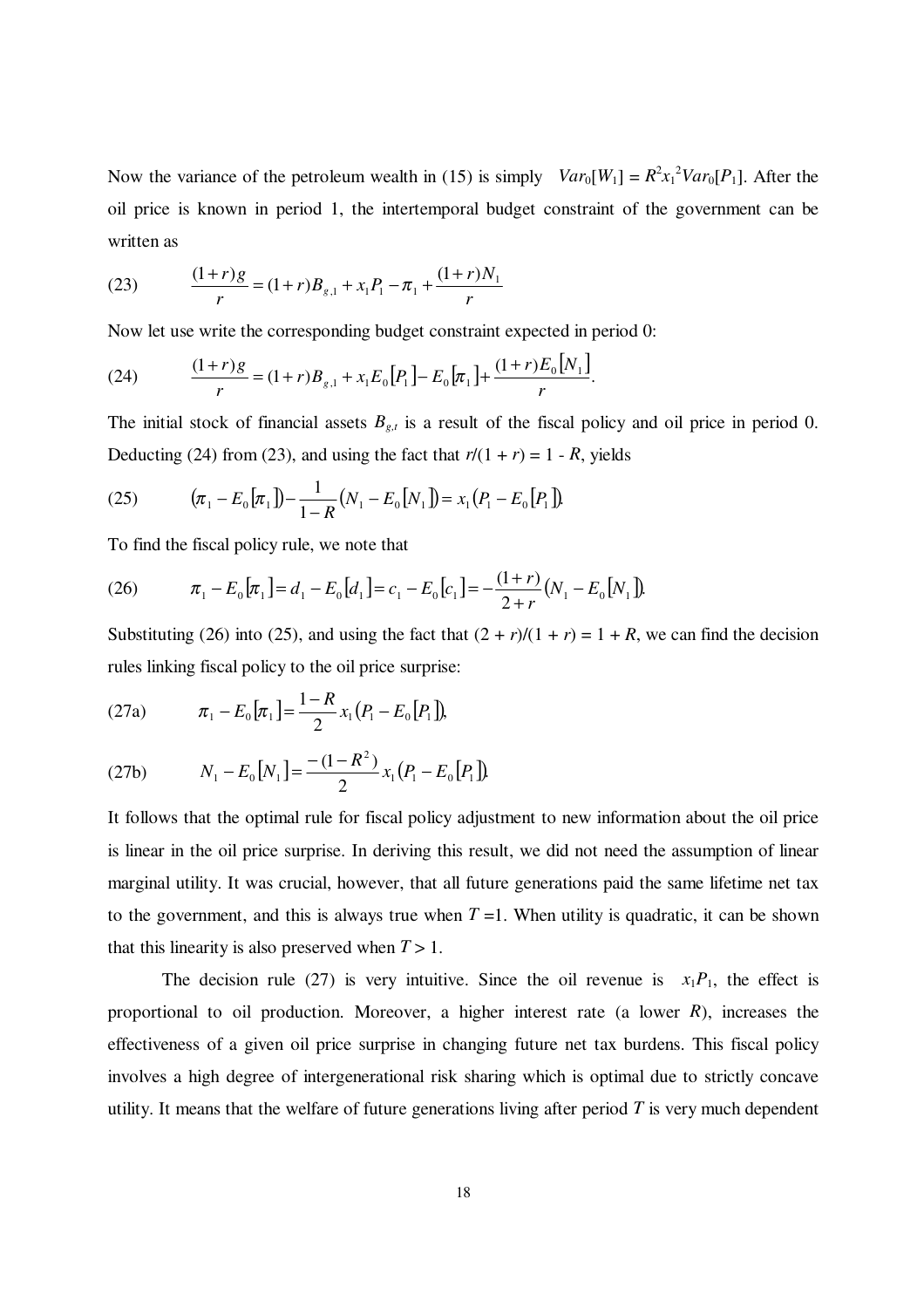on past oil price shocks. The fiscal policy therefore involves considerable government saving in response to positive oil price shocks in order to reduce the optimal expected net lifetime tax burdens of future generations.

#### **4.2 Precautionary saving**

Suppose that consumers are prudent, i.e. the marginal utility functions are strictly convex. We retain the assumption that  $\beta = R$ . Now consumers wish to engage in precautionary saving due to the random after-tax pension. As a precaution, they save more than in the former case of quadratic utility. Therefore  $c_0 < E_0[d_1]$ . The social planner also wishes to increase the expected consumption of future generations compared to the case of quadratic utility. She therefore increases government saving in order to reduce the expected net lifetime tax burdens of future generations living after the oil industry has been closed down.

 Let us look at the expected intertemporal budget constraint of the government (4), using the fact that the optimal generational accounts are equal for generation  $T$ ,  $T$  + 1,  $T$  + 2,...:

(28) 
$$
\frac{(1+r)g}{r} = (1+r)\big(B_{g,0} + E_0[W_0]\big) - \pi_0 + N_0 + \sum_{t=1}^{T-1} R^t E_0[N_t] + \frac{R^{T-1} E_0[N_T]}{r}.
$$

We assume that the optimal values of  $\pi_0$  and  $N_0$  have been inserted into the constraint. The last term on the RHS is the present value of the expected generational accounts of all generations living after the uncertainty is resolved. In the social optimum, these generations have identical expected generational accounts. The term before the last one on the RHS is the present value of the expected generational accounts of future generations living before the oil industry has been closed down. Due to precautionary saving by the government, the optimal policy will involve different expected generational accounts for these generations. Moreover,  $E_0[N_t] > E_0[N_T]$  for all  $t < T$ . It is possible, however, that the optimal expected generational accounts are not declining monotonically for the generations living when the oil industry is active. Previously, we saw that the variance of the petroleum wealth could increase over time, see (16). Such an increase in the variance could reduce the expected generational account from one generation to the next.

 The generational accounting method does not allow different expected generational accounts for future generations (generation 1, 2, 3,…). As long as the petroleum sector is active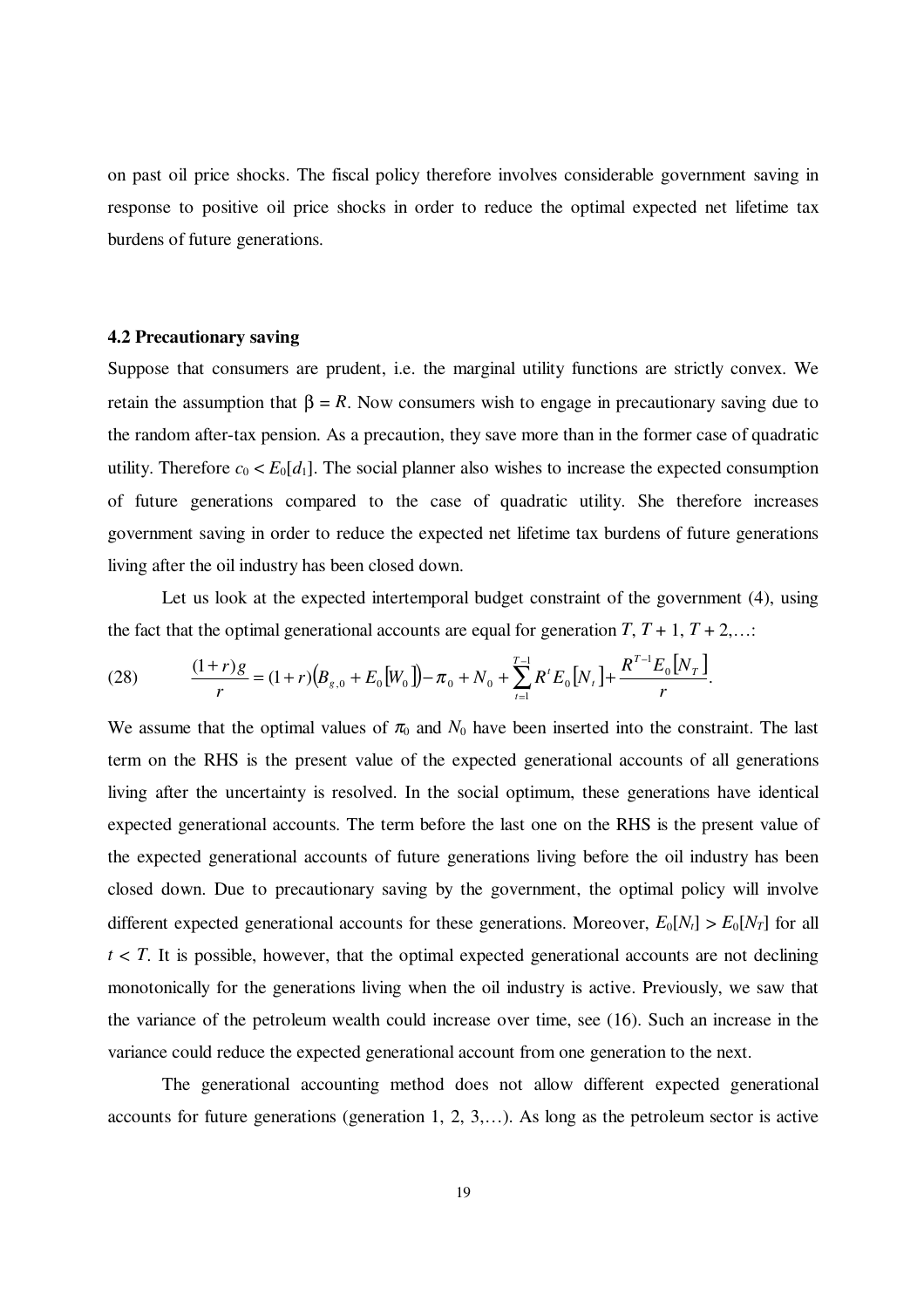and the social planner faces oil price risk, the optimal policy will therefore always involve a generational account surplus. This is an argument for risk-adjusting the petroleum wealth downwards before using the generational accounting method.

Any such risk adjustment requires that we look at special functional forms of the utility function. One possibility is to use the exponential utility function, i.e. assuming constant absolute risk aversion (CARA utility). Aslaksen et al. (1990) did adopt this approach. However, they did not consider private saving and fiscal policy explicitly. Thøgersen (1997b) also applied a CARA utility function in an overlapping generations model with private precautionary saving.

 In the next section we will introduce a utility function featuring constant relative risk aversion (CRRA utility) as our basis for adjusting the petroleum wealth for risk. As discussed in Section 1, this utility function is considered to be empirically more relevant than the CARA utility function, which implies increasing relative risk aversion. We shall demonstrate how the risk adjustment works in a special case of the previous model. Risk adjustment in more realistic settings would require numerical simulations, which is well beyond the scope of the present paper.

### **5. Risk adjustment with CRRA utility**

We now adopt a CRRA utility function, where  $\theta = -(cu^{\prime\prime})/u^{\prime} > 0$  is the coefficient of relative risk aversion:

(29) 
$$
U_{t} = \frac{c_{t}^{1-\theta}}{1-\theta} + \beta \frac{d_{t+1}^{1-\theta}}{1-\theta}, \qquad (\theta > 0, \quad \theta \neq 1).
$$

Since the marginal utility function  $c^{-\theta}$  is strictly convex, it generates optimal precautionary saving. Relative prudence is defined as  $-(cu^{\prime\prime\prime})/u^{\prime\prime}$  and is equal to  $1 + \theta$ . Hence, relative prudence and the preference for precautionary saving are closely related to the coefficient of relative risk aversion.

To simplify further, we now assume that the generational account  $(N_t = \tau_t - R\pi_{t+1})$  of any generation is not subject to uncertainty in the first period of the lifecycle. In other words, the government is assumed to commit itself one period ahead to pay a certain pension  $\pi_{t+1}$  to the presently young. The pension to the first old generation  $(\pi_0)$  is now predetermined. This means that consumers do not face uncertainty when making their saving decisions. The individual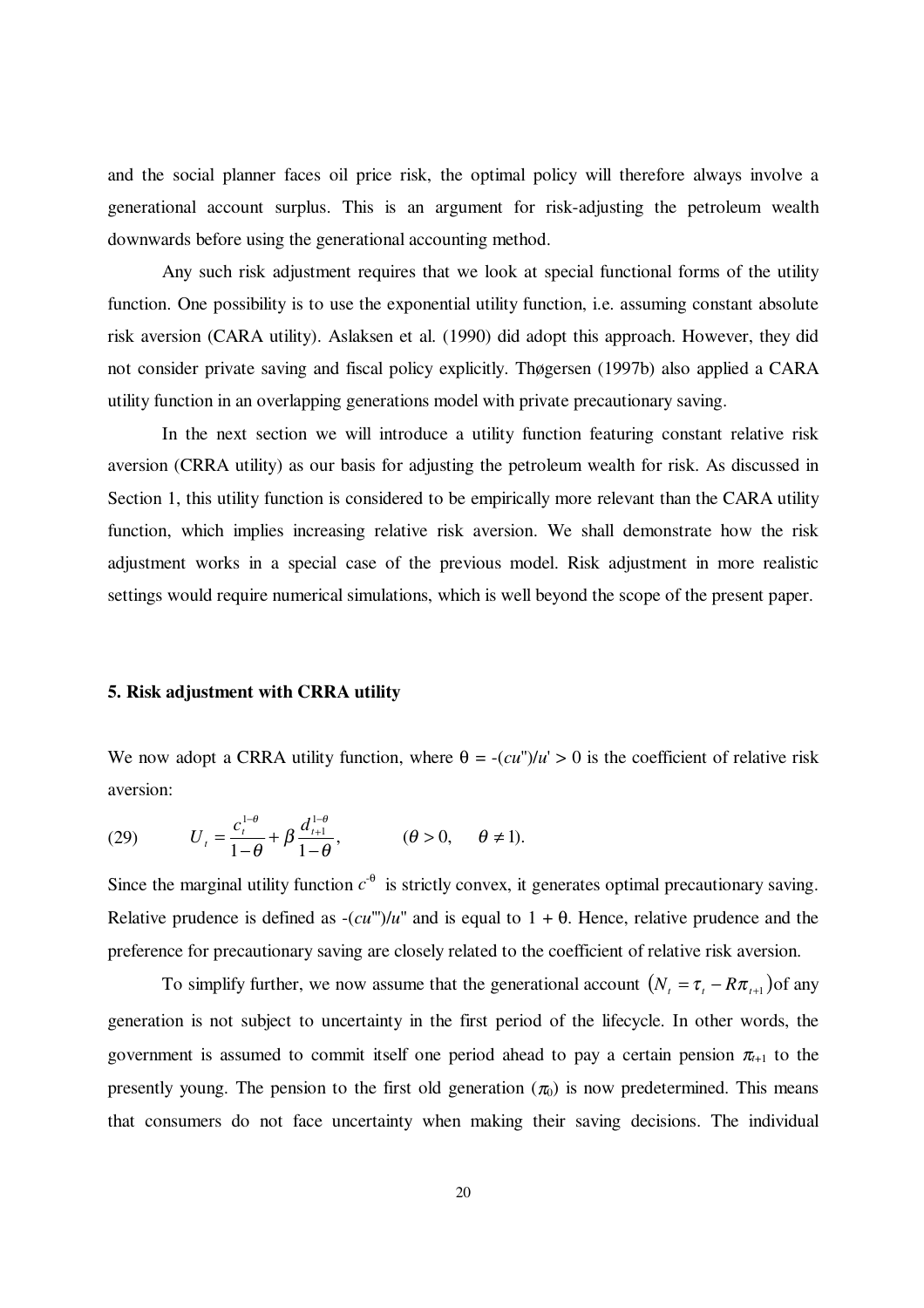consumption functions must therefore be the same as in (8). It is only the government's fiscal policy decision in period 0 that has to take risk into consideration. Assuming  $R = \beta$  such that  $c_t$  =  $d_{t+1}$ , and using (6), (8) and (29), as well as the fact that  $1 + R = (2 + r)/(1 + r)$ , the indirect utility function can be expressed as

(30) 
$$
U_t = \frac{(1+R)^{\theta} (w - N_t)^{1-\theta}}{1-\theta}.
$$

To illustrate the risk adjustment in a simple way, we now assume that  $T = 1$ . In period 0, the next period's oil price  $P_1$  is uncertain, but after period  $T = 1$ , the oil industry has been closed down and there is no more uncertainty. The stochastic petroleum wealth can now be written as:

(31) 
$$
W_0 = Rx_0 P_0 + R^2 x_1 P_1.
$$

In period 1, the government will know the realization of  $P_1$  and chooses the tax and pension under full certainty. The optimal fiscal policy therefore involves identical generational accounts (denoted  $N_1$ ) for all future generations.

Inserting (30) into (11), expected social welfare in period 0 can be written as

(32) 
$$
E_0[U_{s,0}] = const. + \frac{(1+R)^{\theta}}{1-\theta} \left[ (w - N_0)^{1-\theta} + \frac{E_0[(w - N_1)^{1-\theta}]}{r} \right],
$$

where the first term *const*. is the exogenous welfare of the first old generation.

The intertemporal budget constraint of the government (4) can now be expressed as

(33) 
$$
\frac{(1+r)g}{r} = +(1+r)\big(B_{g,0} + W_0\big) - \pi_0 + N_0 + \frac{N_1}{r}
$$

It is convenient to use generation 0's present value of after-tax wage income,  $Z_0 = w - N_0$ , as a choice variable instead of  $N_0$ . We therefore transform the budget constraint (33) into a linear relationship between  $w - N_1$  and  $Z_0$ :

(34) 
$$
w - N_1 = -rZ_0 + V, \qquad V = (1+r)(w - g + rB_{g,0}) + r\left(-\pi_0 + x_0P_0 + \frac{x_1P_1}{1+r}\right)
$$

*V* is a stochastic variable that represents the intertemporal constraint on the present value of private disposable income for all generations expect the first old generation. Its expectation is  $E_0[V] = \overline{V}$  and variance  $\sigma^2$ . Using the fact that  $1 - R = r/(1 + r)$ , the expectation and variance of *V* are related to the expectation and variance of the oil price as follows: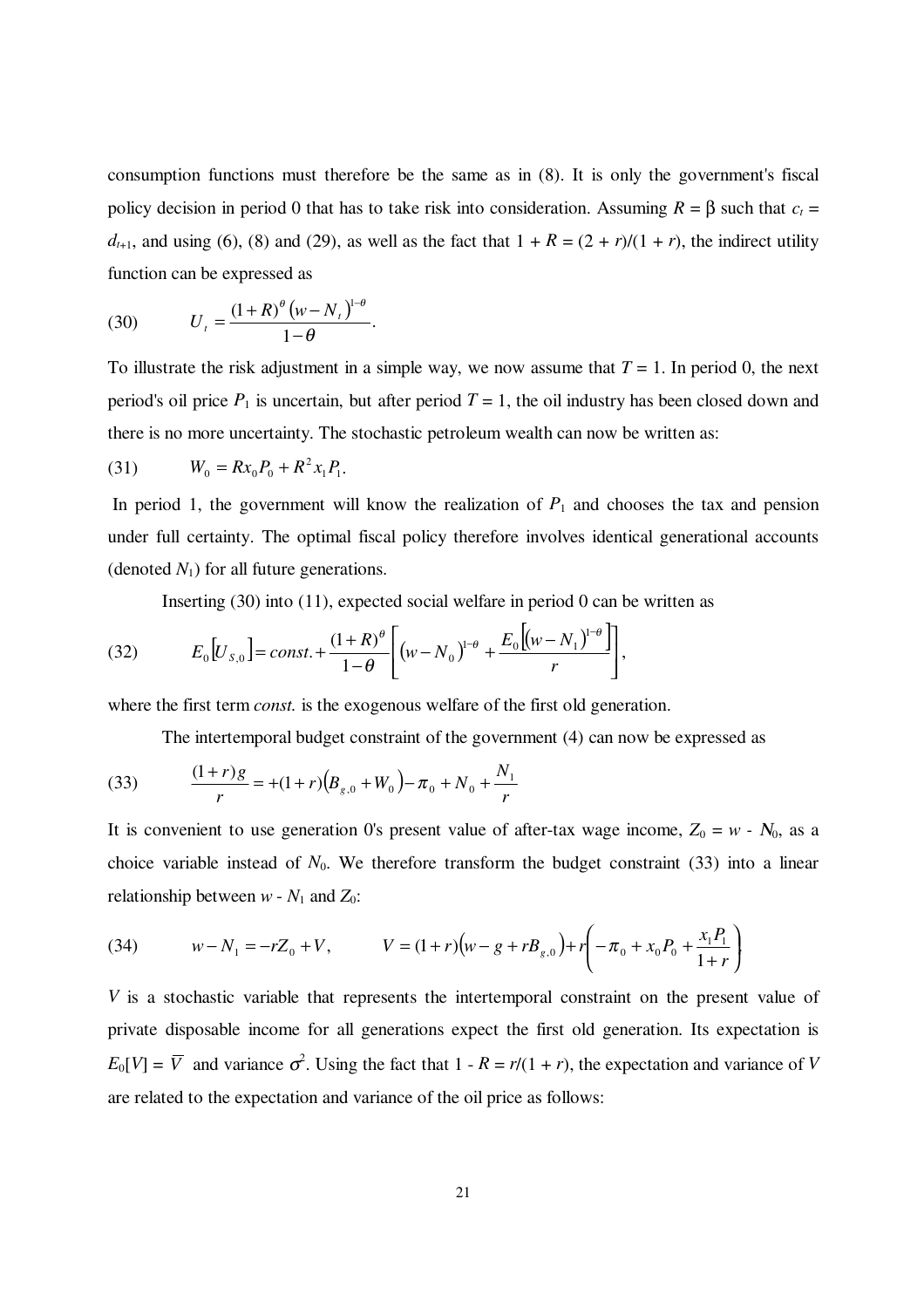(35) 
$$
\overline{V} = (1+r)(w - g + rB_{g,0}) + r(-\pi_0 + x_0P_0) + (1-R)x_1E_0[P_1]
$$

$$
\sigma^2 = (1-R)^2 x_1^2 Var[P_1]
$$

Inserting (34) into (32), expected social welfare is:

(36) 
$$
E_0[U_{s,0}] = const. + \frac{(1+R)^{\theta}}{(1-\theta)} \left[ Z_0^{1-\theta} + \frac{E_0\left[(-rZ_0 + V)^{1-\theta}\right]}{r} \right]
$$

Maximizing (36) with respect to  $Z_0$  yields the first-order condition:

(37) 
$$
Z_0^{-\theta} = E_0 \Big[ (-rZ_0 + V)^{-\theta} \Big] \qquad (Z_0 = w - \tau_0).
$$

To proceed, we use a quadratic approximation of (37). A natural benchmark policy is to set the generational account in period 0 such that  $N_0 = E_0[N_1]$ . Under quadratic preferences, this would have been the optimal fiscal policy. We know in advance, however, that the optimal  $N_0$  must be larger than  $E_0[N_1]$  due to precautionary government saving. Therefore,  $Z_0 < E_0[w - N_1]$ . We use the benchmark policy as a point of departure for a quadratic Taylor approximation of (37). For details, see the Appendix.

Let *a* be the value of  $Z_0$  which corresponds to the benchmark policy:  $N_0 = E[N_1]$ . From (34) it follows that

$$
(38) \t a = \frac{\overline{V}}{1+r}
$$

The quadratic approximation of the first-order condition yields the following solution:

(39a) 
$$
Z_0 = \frac{\left[1 + (1 + \theta)(1 - r) - H\right]a}{(1 + \theta)(1 - r)}, \quad (r \neq 1), \quad H = \sqrt{1 + \frac{(1 + \theta)^2 (1 - r)}{1 + r} \frac{\sigma^2}{a^2}}
$$
  
(39b) 
$$
Z_0 = \left[1 - \frac{1 + \theta}{4} \left(\frac{\sigma}{a}\right)^2\right]a \quad (r = 1).
$$

In the Appendix we derive sufficient conditions that makes the approximate solution economic meaningful. Note that when there are only two overlapping generations, one time period corresponds to 25-30 years, and the rate of interest could easily be larger than 1. We see from (39) the important role played by relative prudence  $(1 + θ)$ , which exerts a negative influence on  $Z_0$ . Not surprisingly,  $Z_0$  also declines if the variance of the future oil price increases.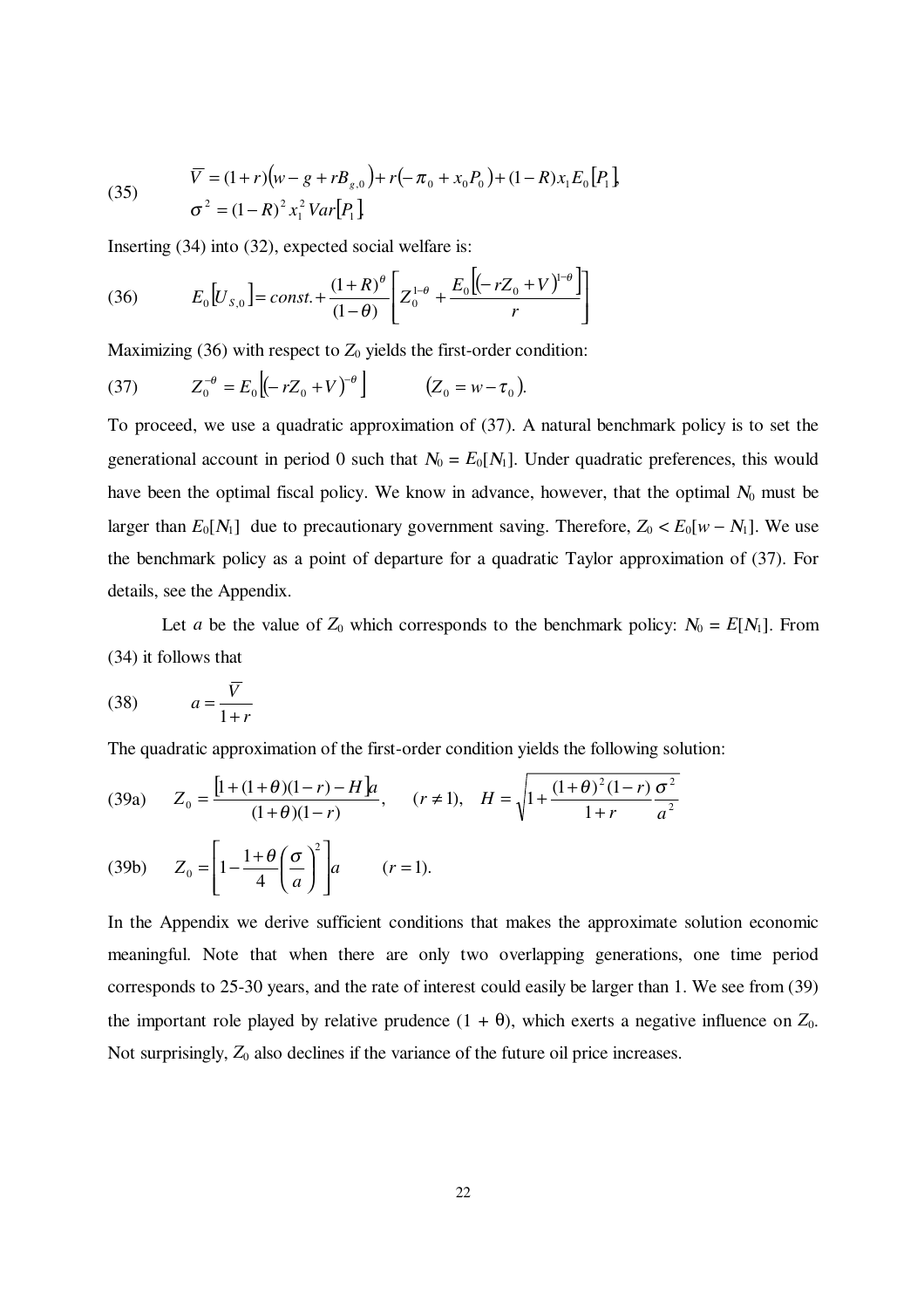In the case of quadratic utility, the optimal  $Z_0$  is equal to *a*, which is a linear function of  $x_1$  (see (35) and (38)):

(40) 
$$
a = A + a_1 x_1, \qquad \begin{pmatrix} A = w - g + r B_{g,0} + rR(-\pi_0 + x_0 P_0) > 0, \\ a_1 = R(1 - R)E_0[P_1] > 0 \end{pmatrix}.
$$

The optimal marginal propensity to consume next period's expected oil revenue is therefore  $a_1$ when utility is quadratic. To find the corresponding effect when marginal utility is strictly convex, we differentiate  $Z_0$  in (39) with respect to  $x_1$ , using the fact that  $\sigma$  is linear in  $x_1$  (see (35)). In the special case  $r = 1$ , it is immediately seen from the expression (39b) that the derivative of  $Z_0$  with respect to  $x_1$  must be smaller than  $a_1$ . In the general case  $r \neq 1$ , we first note that the derivative of *H* with respect to  $x_1$  (*H*) is positive if  $r < 1$  and negative if  $r > 1$ . Differentiating (39a), the derivative can be expressed as:

(41) 
$$
\frac{dZ_0}{dx_1} = \frac{Z_0}{a}a_1 - \frac{aH'}{(1+\theta)(1-r)} < a_1.
$$

The last term of this expression is always negative. Moreover,  $Z_0 < a$ . The marginal propensity to consume  $x_1$  in advance is therefore always lower than  $a_1$ . The intuition is straightforward. An increase in  $x_1$  will – in addition to increasing the expected petroleum wealth – also increase the variance. The increase in the risk makes the optimal fiscal policy more prudent.

It is important to note that the effect on the optimal policy in period 0 of an increase in  $x_0$ is quite different from the effect of an increase in  $x_1$  because in the former case, the variance of the petroleum wealth does not change. Let  $a_0 = rRP_0$  be the effect of a one-unit increase in  $x_0$  on  $Z_0$  in the case of quadratic utility, see (40). Differentiating (39a) with respect to  $x_0$  (assuming that  $x_1$ does not change) yields:

(42) 
$$
\frac{dZ_0}{dx_0} = \left[\frac{Z_0}{a} + \frac{(1+\theta)\sigma^2}{(1+r)Ha^3}\right]a_0.
$$

Although the first term in the square brackets in (42) is smaller than one, the second term is positive and could make the total effect stronger than  $a_0$ . In other words, we cannot exclude that the policy maker would reduce the generational account  $N_0$  by more than in the case of quadratic utility. The intuition is that when the economic policy is optimally adjusted to future risk at the outset, more safe income in period 0 will not necessarily trigger more precautionary saving at the margin. For a more general analysis, see Gollier (2001).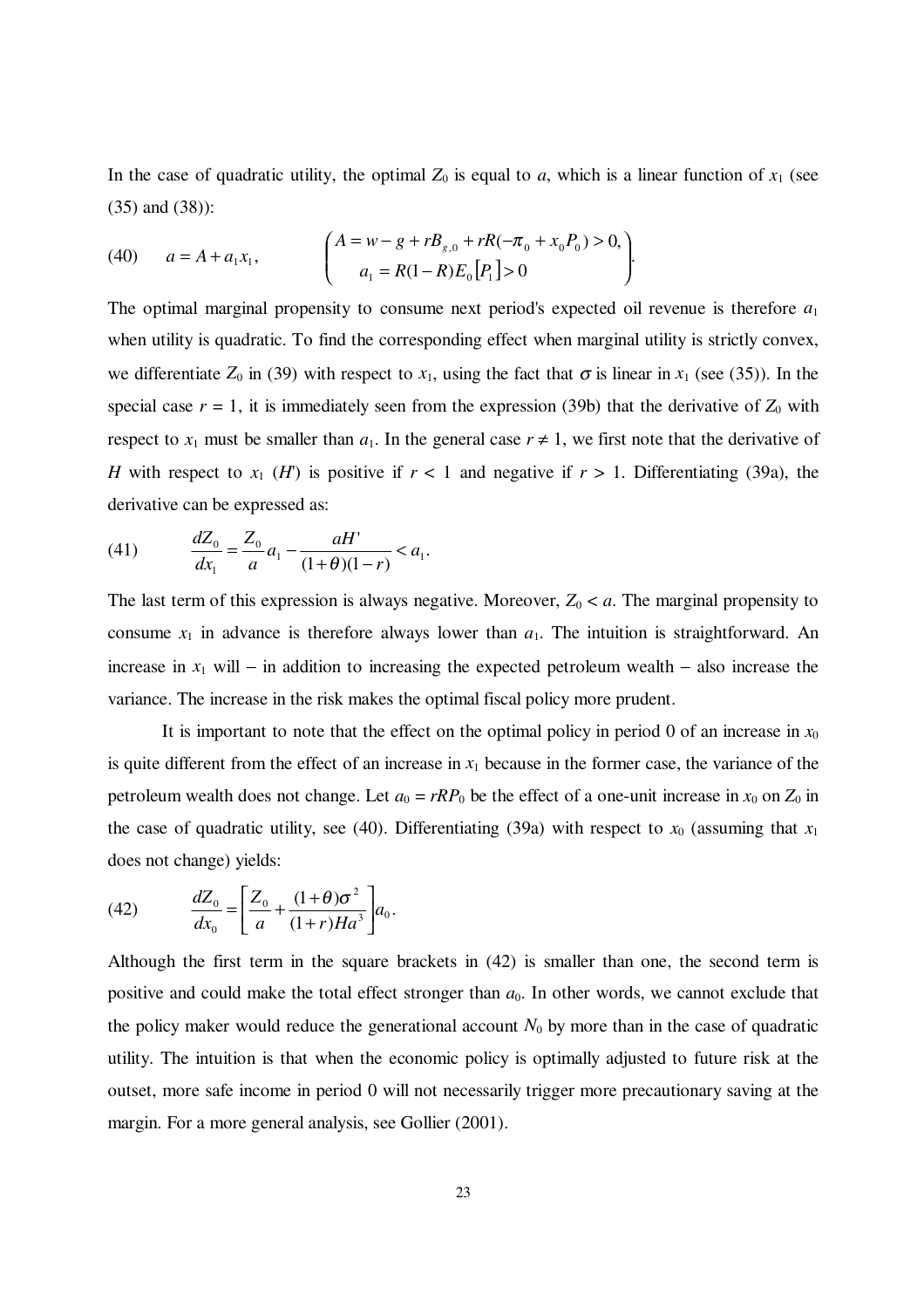Let us now look at the difference between the optimal generational account  $N_0$  and the expected optimal  $N_1$ . This difference in denoted  $\Delta = N_0 - E_0[N_1]$ . From (34), we see that  $\Delta$  can be expressed as

(43) 
$$
\Delta = (1+r)(a - Z_0) > 0.
$$

From (40) and (41), we see immediately that  $\Delta$  must be an increasing function of  $x_1$ . Using (39), it can be shown that this difference can be expressed as:

(44a) 
$$
\Delta = \frac{(H-1)(1+r)a}{(1+\theta)(1-r)}, \quad (r \neq 1)
$$

(44b) 
$$
\Delta = \frac{(1+\theta)\sigma^2}{2a}, \qquad (r=1).
$$

From the definition of *H* it follows that  $(H - 1)$  always has the same sign as  $(1 - r)$ . Therefore, the expression in (44a) is always positive.

#### **6. Risk adjustment of generational accounts**

We now show how the generational accounts can be adjusted for the oil price risk. The idea is to adjust the petroleum wealth downwards such that the optimal policy corresponds to adjusted generational balance. Taking the expectation of the government's intertemporal budget constraint (34):

(45) 
$$
\frac{(1+r)g}{r} = (1+r)B_{g,0} + x_0 P_0 + \frac{x_1 E_0[P_1]}{1+r} + N_0 + \frac{E_0[N_1]}{r}
$$

If no uncertainty or quadratic utility,  $\Delta = 0$ . Then there is generational balance in an expected sense. In optimum  $\Delta > 0$ , however, and we have shown that the expected generational accounts must show a surplus under the optimal fiscal policy, i.e.  $N_0 > E_0[N_1]$ . We therefore add  $\Delta$  to  $E_0[N_1]$  on the RHS of (45) and reduce the petroleum wealth correspondingly:

(46) 
$$
\frac{(1+r)g}{r} = (1+r)B_{g,0} + x_0 P_0 + \frac{x_1 E_0 [P_1] - x_1 \mu_0}{1+r} + N_0 + \frac{E_0 [N_1] + \Delta}{r}.
$$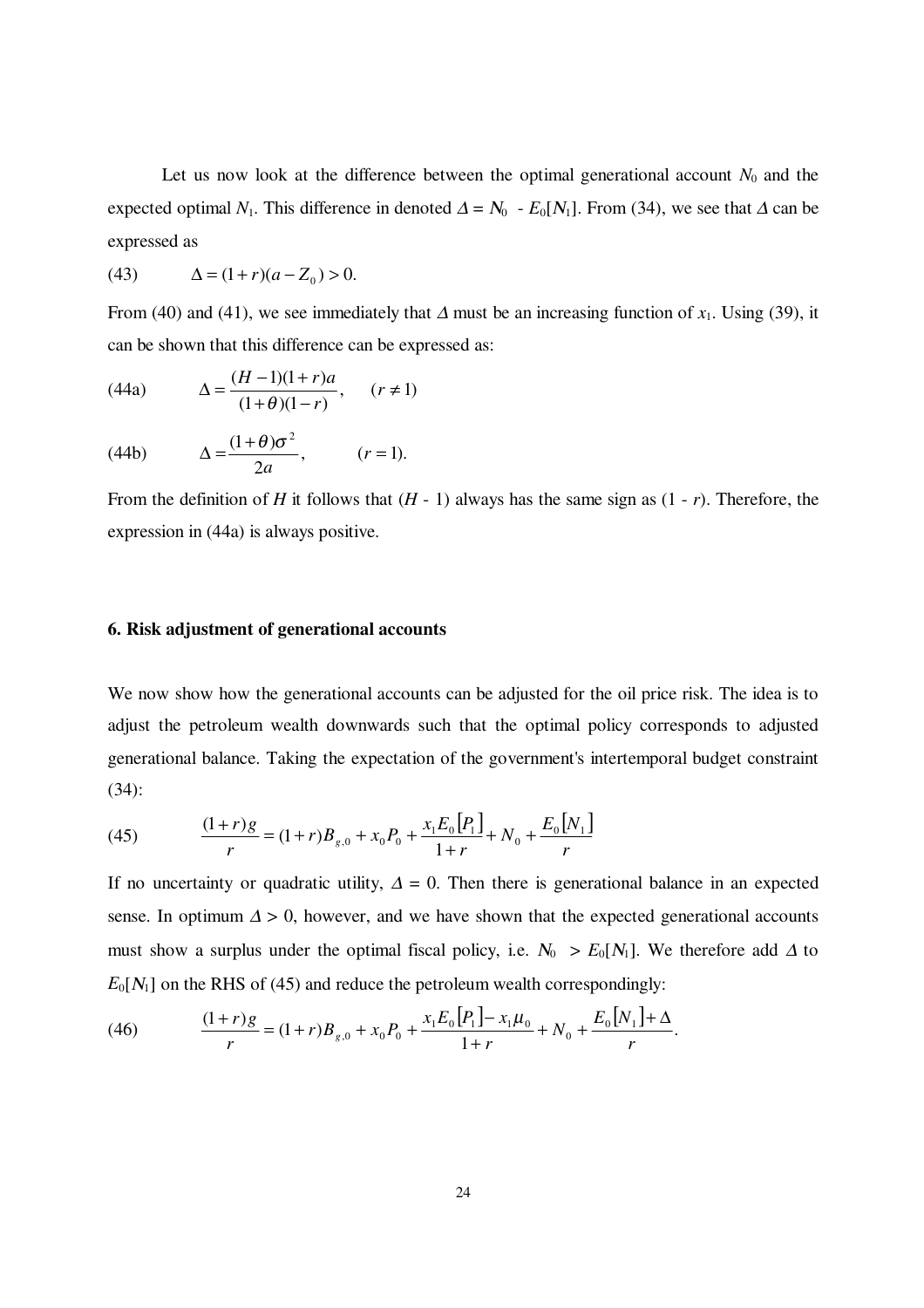The risk adjustment of the expected oil price  $(\mu_0)$  follows from

(47) 
$$
x_1 \mu_0 = \frac{(1+r)\Delta}{r} = \frac{(1+r)(H-1)\overline{V}}{r(1-r)(1+\theta)}.
$$

Now all future generations pay a risk adjusted generational account  $(E_0[N_1]+*\Delta*)$ , which is equal to  $N_0$ , i.e. the generational accounts are in a risk-adjusted balance under the optimal policy.

To see more clearly what is involved in the risk adjustment term  $(\mu_0)$  for the oil price, let us consider the special case  $r = 1$ , see (39b) and (44b). If the period length is defined as 25 years, this corresponds to an annual real rate of interest of 2,81 percent. Inserting (44b) into (47), we obtain:

(48) 
$$
\mu_0 = \frac{(1+\theta)Var_0[P_1]x_1}{4A+E_0[P_1]x_1}, \qquad \left(A=w-g+rB_{g,0}+\frac{(-\pi_0+x_0P_0)}{2}\right).
$$

The positive constant *A* has previously been defined by (40). We first note that the risk adjustment term is now proportional to  $(1 + \theta)Var_0[P_1]$ . The economic intuition is straightforward. The constant term *A* in (48) is the part of the private permanent income (excluding the income of the first old generation) that is not related to future oil revenues. An increase in *A* warrants a reduction in the risk adjustment term. This is a reflection of constant relative prudence  $(1 + \theta)$ : It is easier to bear a given future income risk when the economy gets wealthier. For the same reason, an increase in the expected oil price should also *reduce* the risk adjustment term.

We also observe that the risk adjustment term in (48) depends positively on  $x_1$ . Higher future oil production would therefore call for an increased risk adjustment of the expected oil price. In general the sign of this effect is ambiguous if  $r$  is different from 1. If  $x_1$  is increased, the variance of the petroleum wealth increases for a given expectation and variance of the future oil price. The isolated effect of the increased variance is to increase the risk adjustment of the oil price. However, increased future oil production also increases the expected government petroleum wealth, and since relative prudence is constant, the isolated effect is to reduce the risk adjustment factor. The sign of the total effect on the risk adjustment factor of the expected oil price is therefore ambiguous. This relationship highlights that the risk adjustment of the oil price also depends positively on the share of future expected oil revenue in the private permanent income. To see this we imagine that *A* is reduced and  $x_1$  increased such that the denominator in (48) is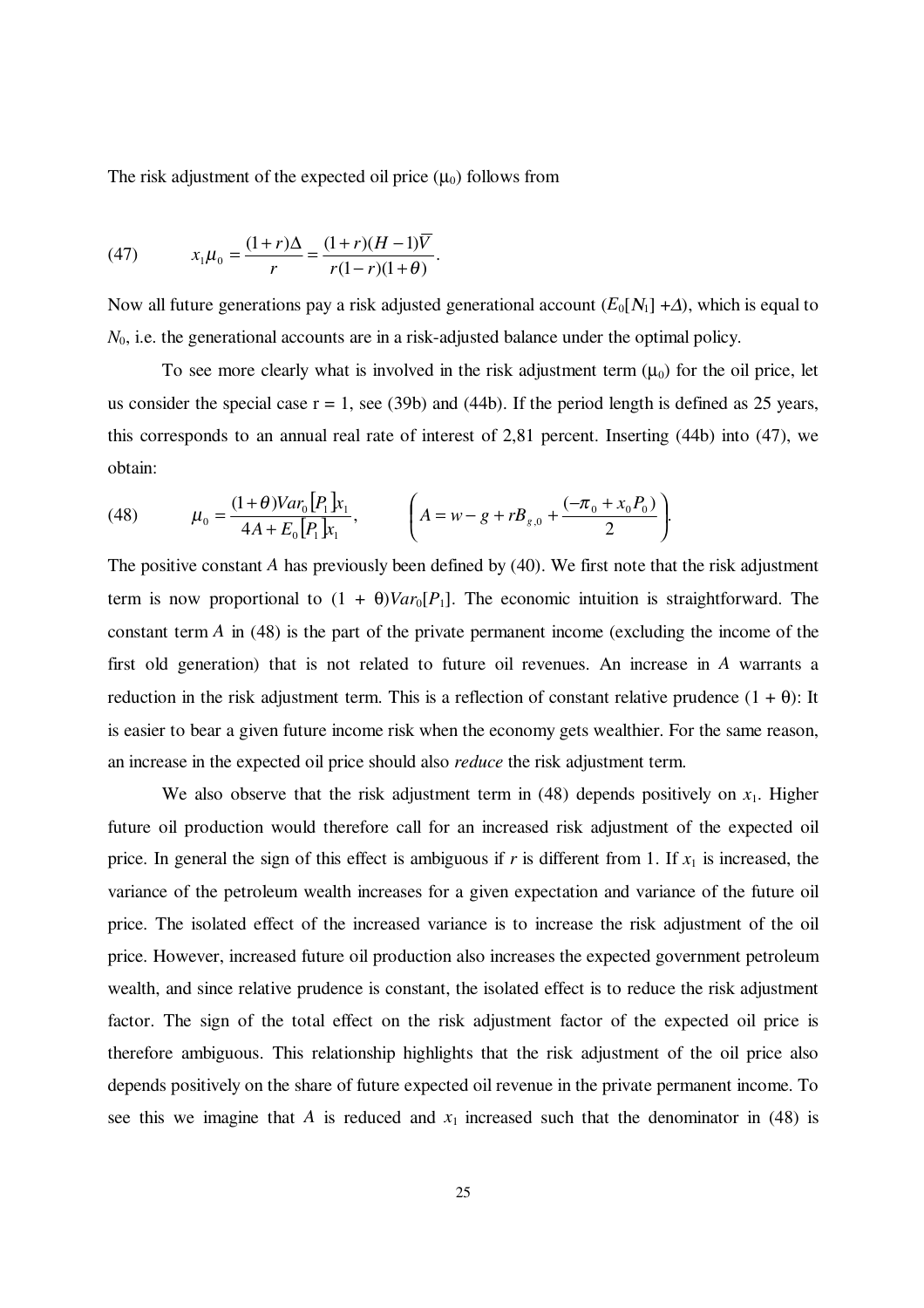constant. Since this increases the variance of the stochastic petroleum wealth, the risk adjustment term must be raised.

#### **7. A numerical example**

We illustrate the risk adjustment method by a numerical example designed to reflect the stylised facts about the Norwegian economy. We assume that the annual real rate of interest is 4 percent and that the annual rate of capital decay is 3 percent. One period is defined as 25 years. This implies that  $r = 1.6658$  and  $\delta = 1.36325$ . The ML-sector is represented by a Cobb-Douglas production function with a capital income share 36 per cent of GDP. This corresponds to  $k =$ 0.035865,  $y = 0.30177$ , and  $w = 0.193135$ . Government consumption is 25 per cent of Mainland GDP, i.e.  $g = 0.07544$ . Government wealth is 70 per cent of the Mainland capital stock, which implies  $E0[V] = 0.425238$ . Assume that 50 per cent of total government wealth is expected discounted cash flow from period 1.

 Table 1 shows the future expected tax in per cent of the present tax under various assumptions about the petroleum risk and the elasticity of marginal utility  $(\theta)$ . Table 2 shows the corresponding risk premiums. The results indicate that the optimal generational policy is fairly sensitive to the petroleum risk.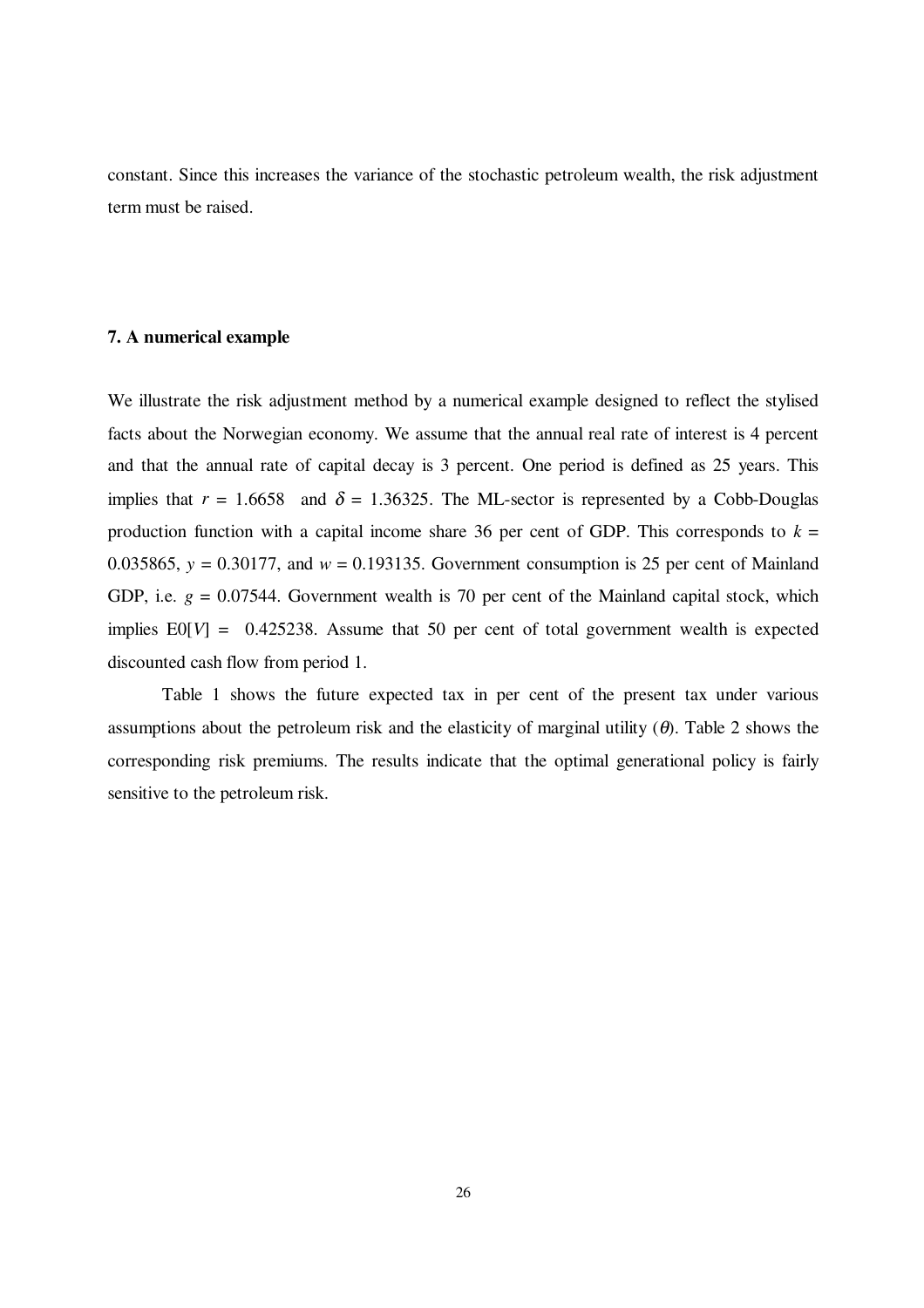|                       |          | $\sigma$<br>$E_0[V]$ |      |
|-----------------------|----------|----------------------|------|
| $\boldsymbol{\theta}$ | $0.02\,$ | 0.05                 | 0.1  |
| 2                     | 99.6     | 97.4                 | 89.6 |
| $\mathfrak{Z}$        | 99.4     | 96.5                 | 86.0 |

Table 1 Present after -tax wage in percent of expected future after-tax wage (net taxes)

### Table 2 Optimal risk premiums (annual, per cent)

|                       |          | $\sigma_v$<br>$\cal{E}V$ |      |
|-----------------------|----------|--------------------------|------|
| $\boldsymbol{\theta}$ | $0.02\,$ | $0.05\,$                 | 0.1  |
| $\overline{2}$        | $0.05\,$ | 0.32                     | 1.52 |
| 3                     | 0.07     | 0.42                     | 2.31 |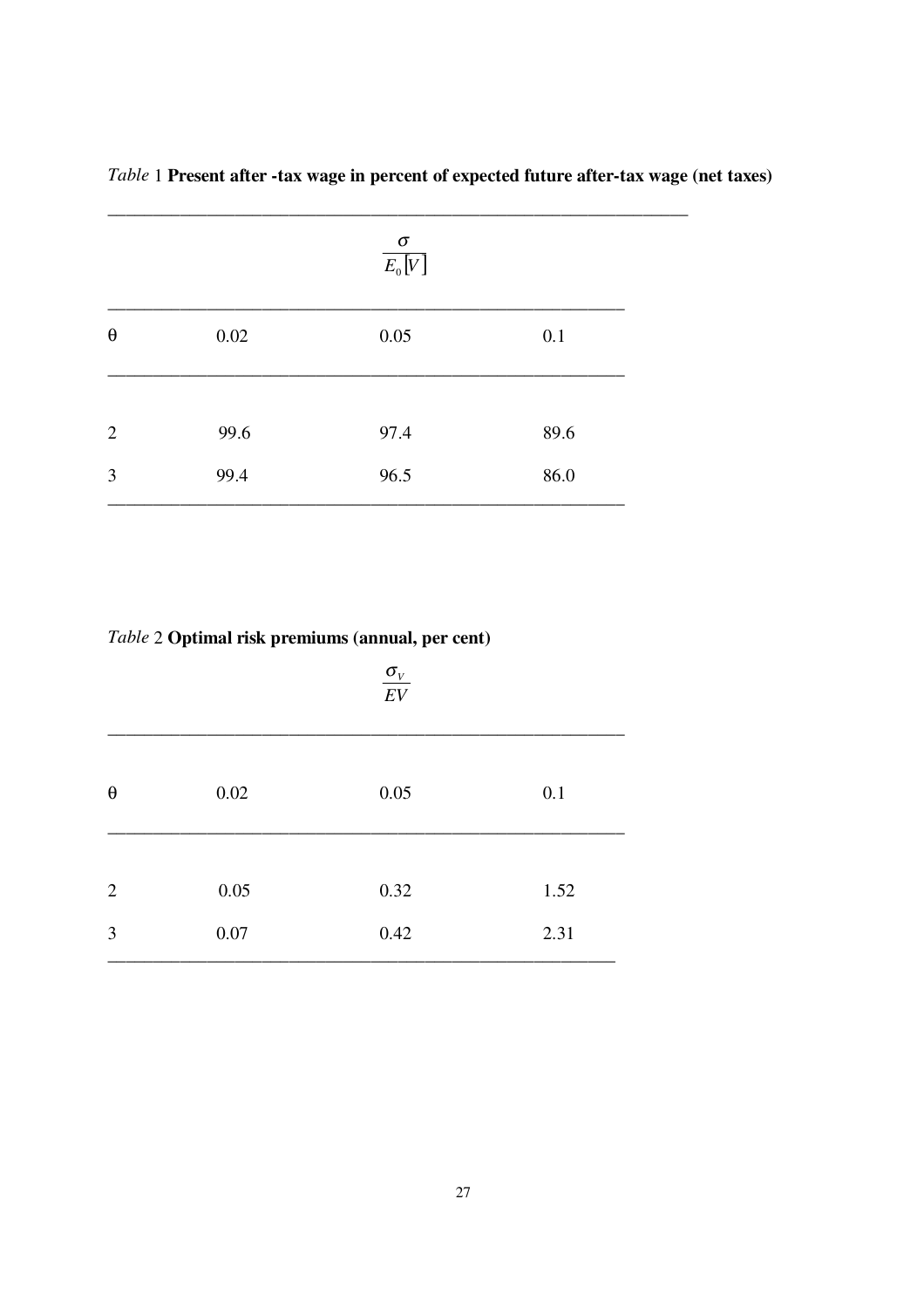#### **8. Conclusions**

Thirty years have passed since Norway entered into the petroleum age, but the oil price risk will still be substantial for many years to come. In fact, the peak of the petroleum exhaustion still lies in the future, most likely in the near future. The issue of risk adjustment in the context of fiscal planning will therefore be important for a long time.

The main conclusion of this paper is that what matters for the appropriate risk adjustment of the petroleum wealth is the issue of precautionary saving, i.e. the existence of prudence. Risk aversion in itself does not warrant risk adjustment of the petroleum wealth. In other words, what is important for the question of risk adjustment of the petroleum wealth is the convexity of the marginal utility function. If the social welfare function exhibits linear marginal utility, no risk adjustment of expected oil prices is warranted when using the general accounting method or other fiscal planning tools, even if risk aversion is present. Still, for optimal investment decisions in the petroleum sector, risk aversion would clearly matter even if marginal utility is linear, assuming also that the oil price risk cannot be diversified internationally; see Lund (1990). It is therefore important to separate the question of risk adjustment in the context of petroleum investment decisions from the question of adjusting for risk when making estimates of the petroleum wealth for the purpose of generational policy.

Another conclusion we emphasise is that when the government bear the brunt of the oil price risk, it is welfare improving to index pensions to the oil price for the purpose of intergenerational risk sharing. The present pension system is indexed to the real wage, which again is mainly influenced by the growth prospects of the Mainland economy. A more complete analysis of the issue of intergenerational risk sharing is however outside the scope of the present paper.

Finally, the paper suggests a method for adjusting the petroleum wealth for oil price risk when the social welfare function exhibits constant relative risk aversion. This is shown in a special case. The idea is to adjust the petroleum wealth downwards such that the optimal fiscal policy corresponds to adjusted generational balance in the structural model. This method of quantifying the risk adjustment term can be applied even if the actual fiscal policy does not imply generational balance in a real world application. The adoption of a stylised structural model with a welfaremaximizing government is solely for the purpose of measurement of the petroleum wealth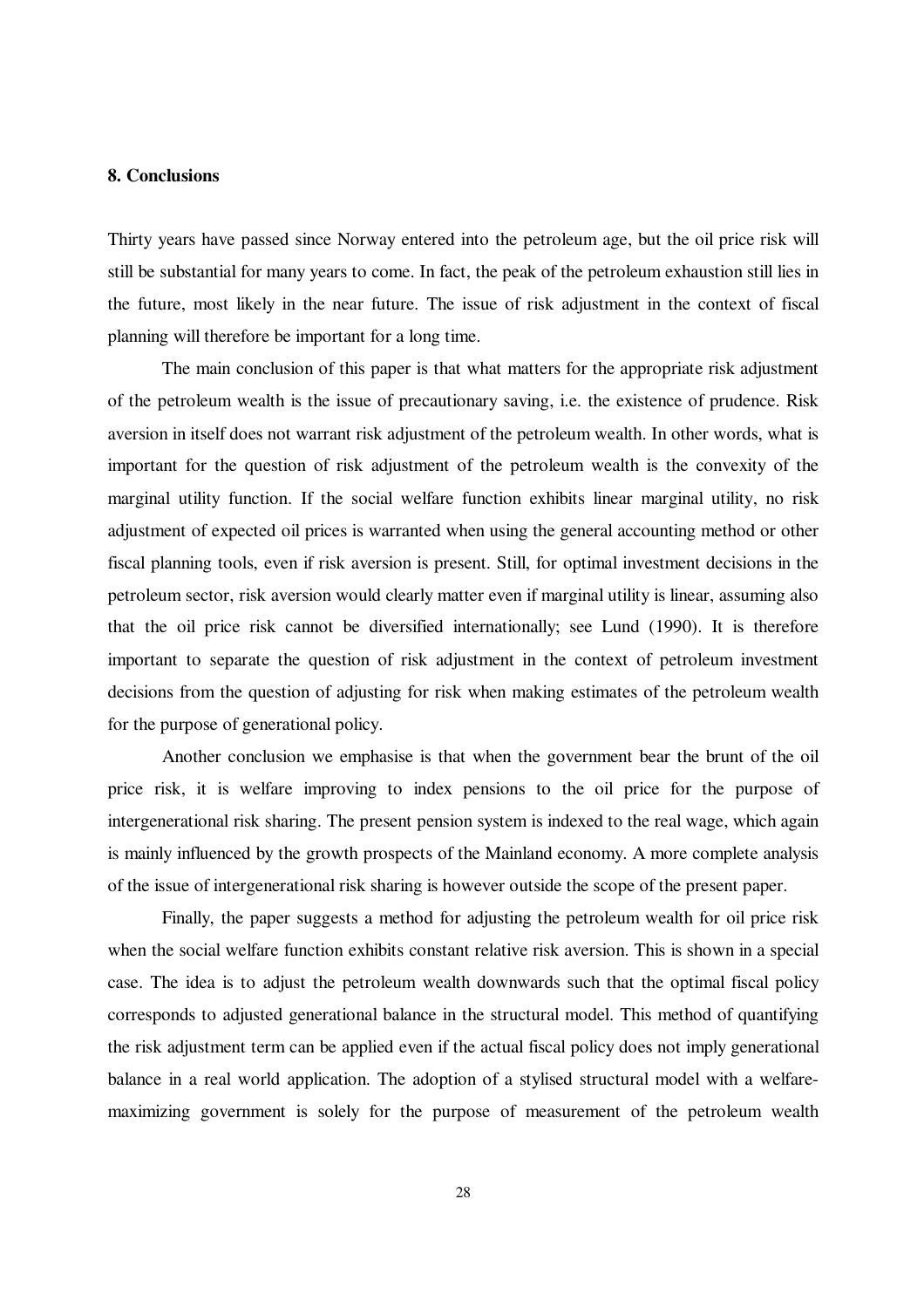correction term. The structural model itself is however too stylised to replace the generational accounting method.

The derived risk adjustment factor for the future oil price has a natural economic interpretation. It increases with the variance of the petroleum wealth and the relative prudence. In general it is not linear in future oil production. If future oil production estimates are increased, the variance of the petroleum wealth increases for a given expectation and variance of the future oil price. The isolated effect of the increased variance is to increase the risk adjustment of the oil price. However, increased future oil production also increases the expected government petroleum wealth, and since relative risk aversion is constant, the isolated effect is to reduce the risk adjustment factor. The sign of the total effect on the risk adjustment factor of the expected oil price is therefore ambiguous.

The method was illustrated using stylised facts about the Norwegian economy. More information about the stochastic properties of the petroleum wealth is however needed before more reliable assessments of the quantitative importance of the risk adjustment can be made.

Constraining the model to only one source of risk can be justified as a first step towards more general models encompassing several sources of uncertainty. One natural generalization would be to introduce a stochastic return from the State Petroleum Fund and to relate the optimal portfolio choice of the Petroleum Fund to the oil price risk exposure from the petroleum wealth. An even more ambitious generalization would be to permit stochastic wage rates with repercussions into the tax-transfer system. These extensions represent natural topics for future research.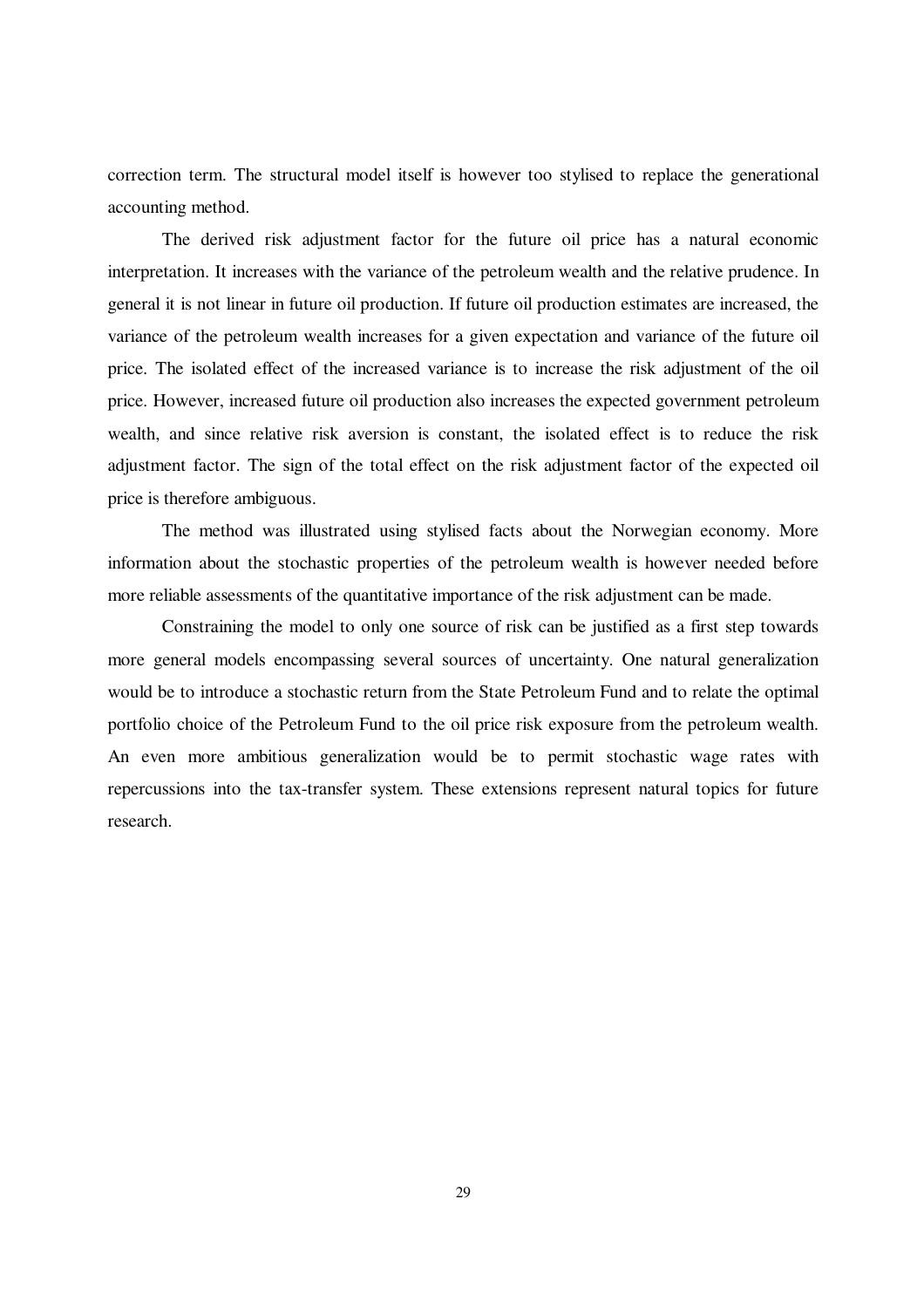#### **Appendix: The quadratic approximation of the first-order condition**

The quadratic approximation  $q(X)$  of the function  $X^{\theta}$  around *a* is:

$$
q(X) = a^{-\theta} \left[ (1+\theta) \left( 1+\frac{\theta}{2} \right) - \theta(2+\theta) \frac{X}{a} + \frac{\theta(1+\theta)}{2} \left( \frac{X}{a} \right)^2 \right].
$$

Adopting this approximation on each side of (37) yields the following equation in  $Z_0 = X$ :

$$
\frac{(1+\theta)\left(1-r^2\right)}{2}\left(\frac{Z_0}{a}\right)^2 - \left[(2+\theta)(1+r) - (1+\theta)r\left(\frac{\overline{V}}{a}\right)\right] \frac{Z_0}{a}
$$
\n
$$
+ (2+\theta)\frac{\overline{V}}{a} - \frac{(1+\theta)}{2}\left[\frac{\sigma^2}{a^2} + \frac{\overline{V}^2}{a^2}\right] = 0.
$$

We first look at the solution of  $(A1)$  in the special case  $r = 1$ . Then the coefficient in front of the quadratic term is zero. Using that  $(1 + r)a = \overline{V}$  yields the following solution for  $Z_0$ :

(A2) 
$$
Z_0 = \left[1 - \frac{1+\theta}{4} \left(\frac{\sigma}{a}\right)^2\right] a, \qquad (r=1).
$$

For this solution to be meaningful,  $Z_0$  must be positive, i.e. the risk must not be too large. The following condition must therefore be fulfilled:

$$
\text{(A3)} \qquad \qquad \frac{\sigma^2}{a^2} < \frac{4}{1+\theta}.
$$

Let us now consider the general case involving *r* different from 1.

Assuming  $r \neq 1$ , the solution of (A1) becomes:

(A4) 
$$
Z_0 = \frac{\left[1 + (1+\theta)(1-r) - H\right]a}{(1+\theta)(1-r)}, \qquad H = \sqrt{1 + \frac{(1+\theta)^2(1-r)}{1+r} \frac{\sigma^2}{a^2}}.
$$

Let us first consider the case  $r < 1$ , and then  $r > 1$ .

If  $r < 1$ , we must be sure that the numerator in  $(A4)$  is positive. This requires that

(A5) 
$$
H < 1 + (1 + \theta)(1 - r)
$$
.

Squaring on both sides of (A5) and using the definition of *H*, we obtain the following condition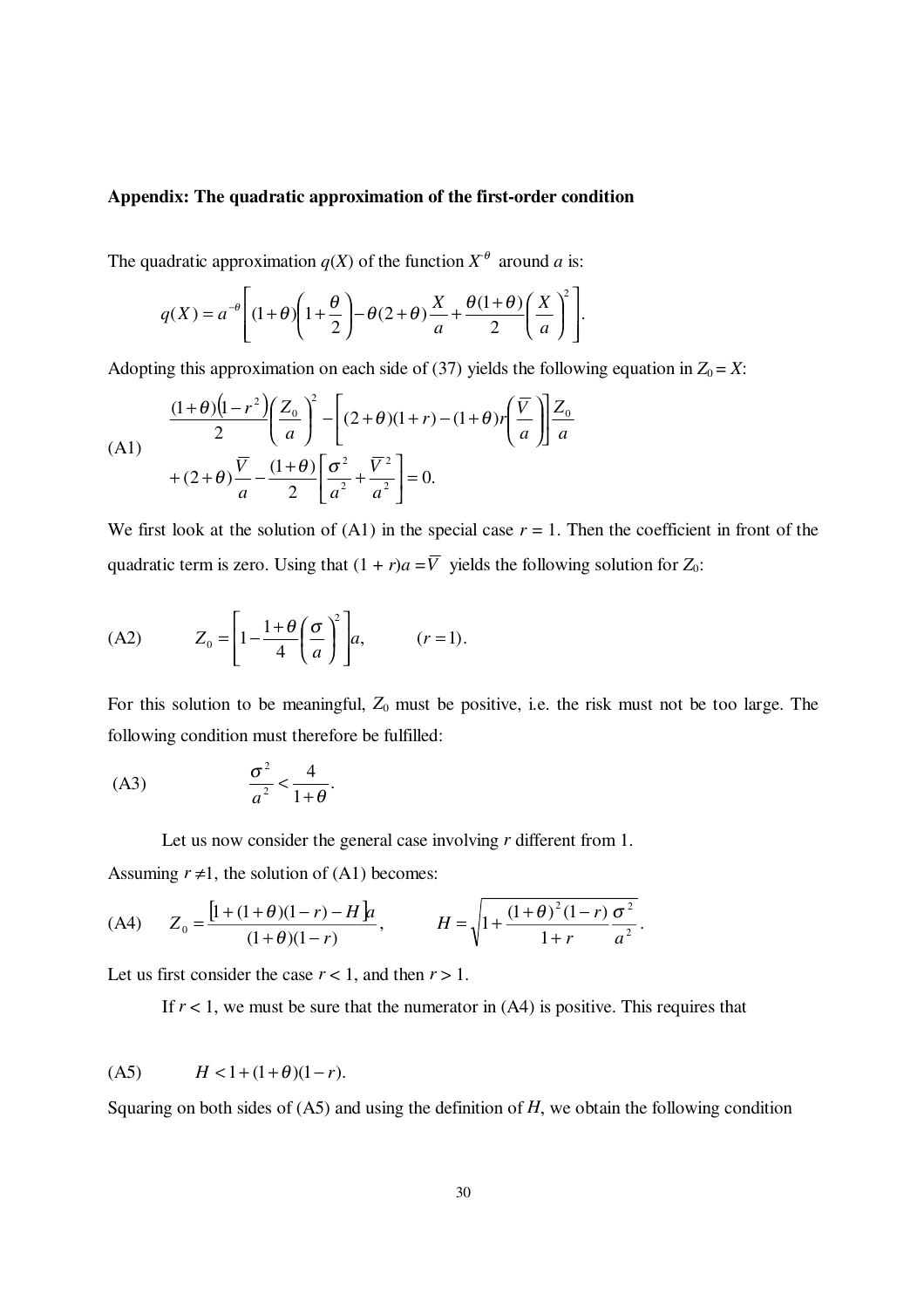$$
(A6) \qquad \frac{\sigma^2}{a^2} < \frac{\left(1+r\right)\left(2+(1+\theta)(1-r)\right)}{1+\theta}.
$$

The RHS of (A6) declines when *r* approaches 1. In the limit, condition (A6) is identical to (A3). If  $\sigma^2/a^2$  is greater than the RHS of (A6) such that the condition is violated, the Taylor approximation does not work.

If  $r > 1$ , we must be sure that *H* is a real number, i.e.

(A7) 
$$
\frac{\sigma^2}{a^2} < \frac{1+r}{(1+\theta)^2(r-1)}.
$$

Condition (A7) places an upper bound on the risk, depending on the coefficient of relative risk aversion (θ) and the interest rate. If the risk is greater than this, the quadratic approximation is not meaningful because the exact optimal solution is too far away from  $Z_0 = a$ . We assume that (A7) always holds if  $r > 1$ . In the calculations underlying Table 1 and 2,  $r > 1$  and condition (A7) is satisfied.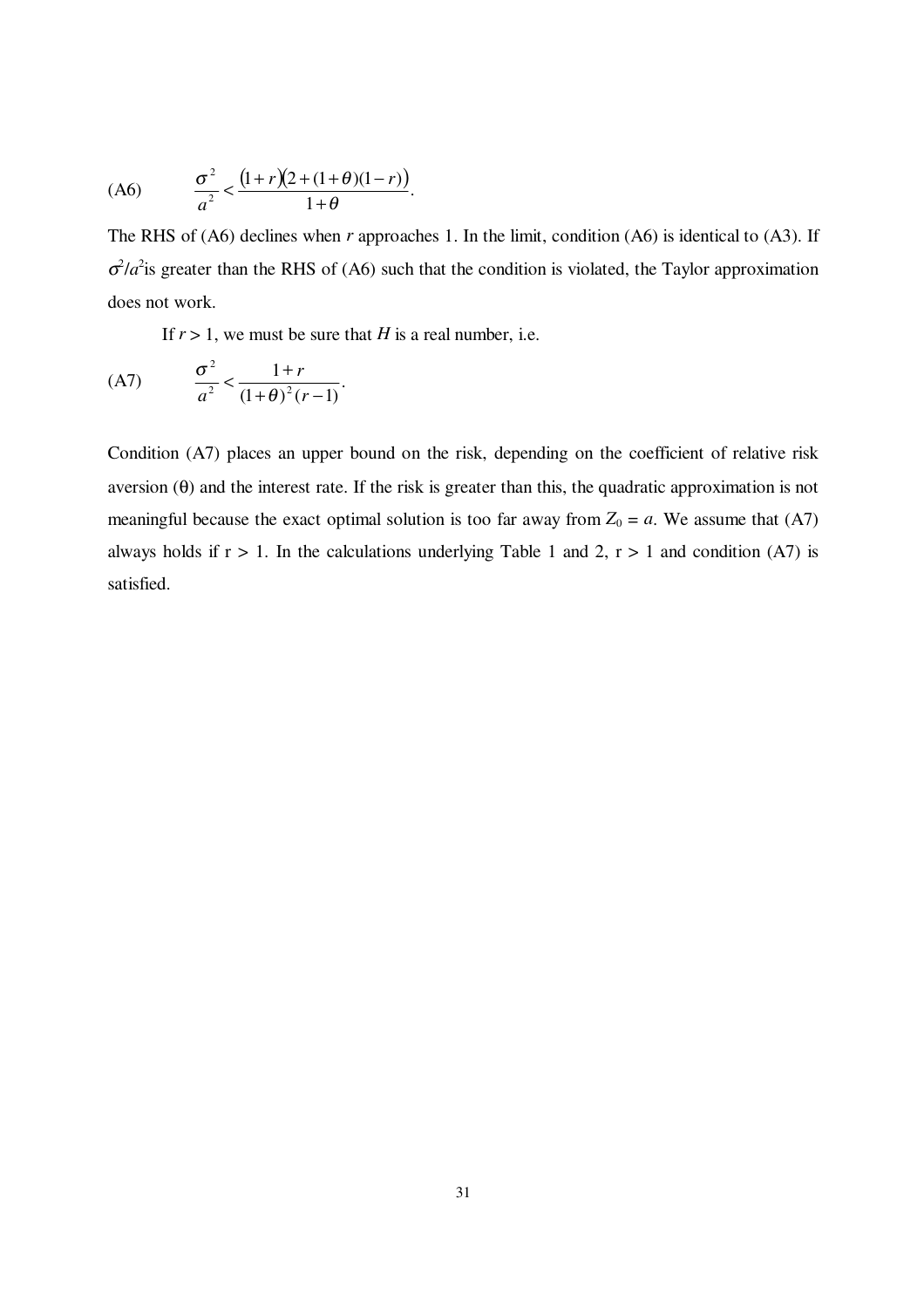#### **References**

Aarrestad, J. (1978), "Optimal Saving and Exhaustible Resource Extraction in an Open Economy." *Journal of Economic Theory* 19, 163-179.

Aarrestad, J. (1979), "Resource Extraction, Financial Transactions and Consumption in an Open Economy." *Scandinavian Journal of Economics* 81, 552-565.

Aslaksen, I. and O. Bjerkholt (1987). "Optimal Oil Depletion versus Exogenous Oil Production. A Certainty Equivalent Analysis under Risk Aversion and Uncertain Future Prices." *Memorandum*, Department of Economics, University of Oslo, August.

Aslaksen, I., K.A. Brekke, T.A. Johnsen, and A. Aaheim (1990). "Petroleum Resources and Management of National Wealth." In O. Bjerkholt, Ø. Olsen and J. Vislie (eds.), *Recent Modelling Approaches in Applied Energy Economics*. London: Chapman and Hall.

Auerbach, A.J., J. Gokhale, and L.J. Kotlikoff (1991). "Generational Accounts: A Meaningful Alternative to Deficit Accounting." In D. Bradford (ed.), Tax Policy and the Economy, vol. 5. Cambridge, Mass.: MIT Press.

Auerbach, A.J., J. Gokhale, L.J. Kotlikoff, and E. Steigum (1993). "Generational Accounting in Norway: Is Norway Overconsuming Its Petroleum Wealth?" SNF-report No. 75, October. Foundation for Research in Economics and Business Administration, Bergen.

Auerbach, A.J., L.J. Kotlikoff and W. Leibfritz (eds.) (1999). *Generational Accounting Around the World*. A National Bureau of Economic Research Project Report. The University of Chicago Press, Chicago.

Bjerkholt, O., L. Lorentsen and S. Strøm (1981). "Using the Oil and Gas Revenues: The Norwegian Case." In T. Barker and V. Brailovsky (eds.), *Oil or Industry?* Academic Press, London, pp. 171-184.

Bjerkholt, O. and E. Offerdal (eds.) (1985). *Macroeconomic Prospects for a Small Oil Exporting* Economy. Martinus Nijhoff Publishers. Dortrecht.

Bjerkholt, Olsen and Vislie (eds.) (1990). *Recent Modelling Approaches in Applied Energy Economics*. Chapman and Hall, London.

Caballero, R. (1990). "Consumption Puzzles and Precautionary Savings." *Journal of Monetary Economics* 25, 113-136.

Caballero, R. (1991). "Earnings Uncertainty and Aggregate Wealth Accumulation." *American Economic Review* 81, 859-871.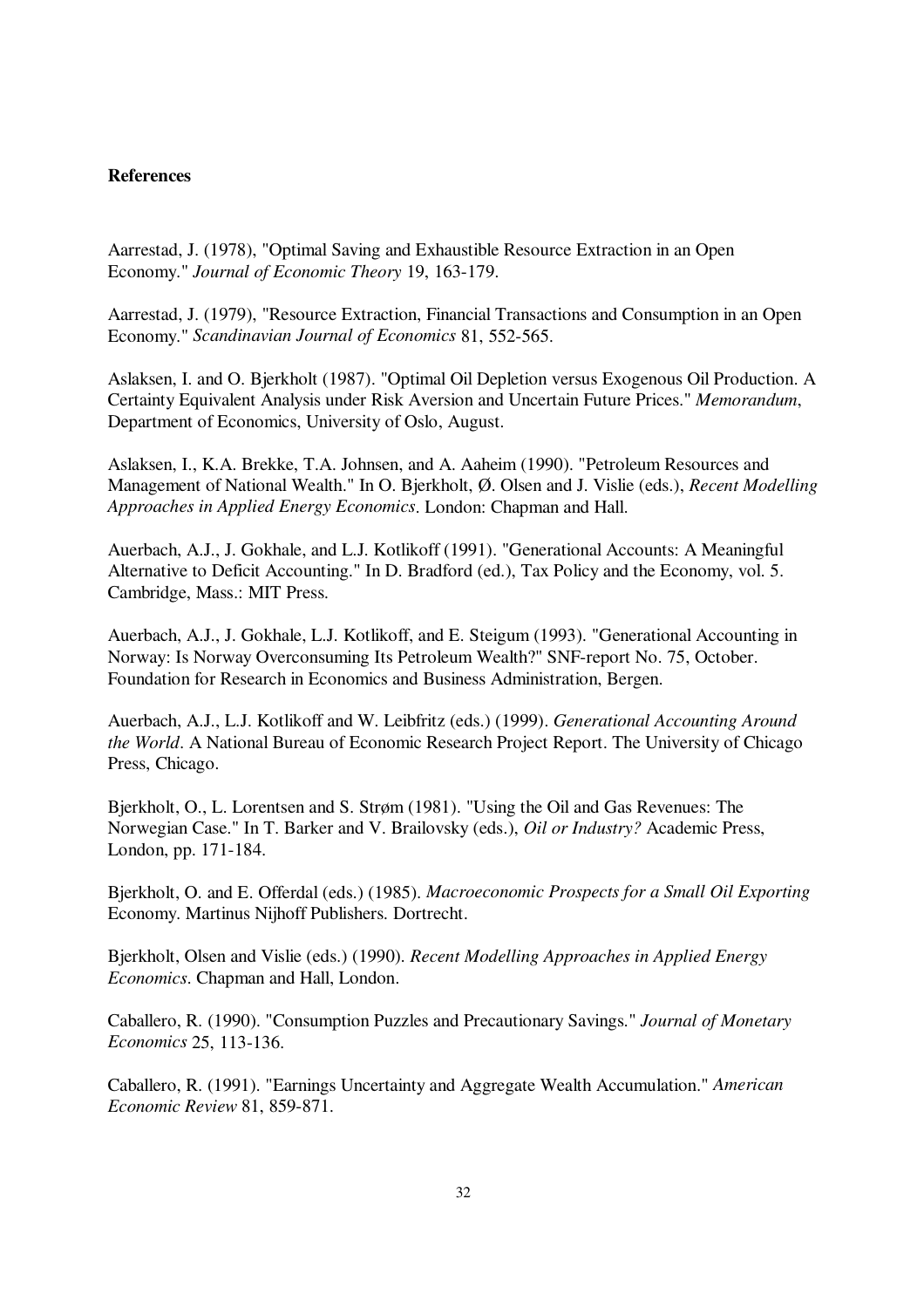Calvo, G.A. and M. Obstfeld (1988). "Optimal Time-consistent Fiscal Policy with Finite Lifetimes." *Econometrica* 56, 411-432.

Campbell, John Y. and Luis M. Viceira (2001). *Strategic Asset Allocation*. Oxford University Press, Oxford.

Collier, P. and J.W. Gunning (1999). "Trade Shocks: Theory and Evidence." In P. Collier, J.W. Gunning and associates, *Trade Shocks in Developing Countries*. Volume 1: *Africa*. Oxford: Oxford University Press, 1-63.

Corden, W. M. (1984). "Booming Sector and Dutch Disease Economics: Survey and Consolidation." *Oxford Economic Papers* 36, 359-380.

Davies, Steven J., Jeremy Nalewaik, and Paul Willen (2000). "On the Gains to International Trade in Risky Financial Assets." *NBER Working Paper* No. 7796, Cambridge MA.

Drèze, J.H. and F. Modigliani (1972). "Consumption Decisions Under Uncertainty." *Journal of Economic Theory* 5, 308-335.

Eide, Erling (1974). "Virkninger av statens oljeinntekter på norsk økonomi" (Effects of the Government's Oil Revenues on the Norwegian Economy). *Sosialøkonomen*, nr. 10, 12-21.

Ekern, Steinar (1988). "An Option Pricing Approach to Evaluating Petroleum Projects". *Energy Economics* 10, 91-99.

Engel, E. and R. Valdés (2000). "Optimal Fiscal Strategy for Oil Exporting Countries." *IMF Working Paper* 00/118, June.

Fehr, H. and L.J. Kotlikoff (1997). "Generational Accounting in General Equilibrium." *Finanzarchiv* 53, 1-27.

Gollier, Christian (2001). *The Economics of Risk and Time*. The MIT Press, Cambridge, Massachusetts.

Guiso, L., T. Jappelli, and D. Terlizzese (1996). "Income Risk, Borrowing Constraints, and Portfolio Choice." *American Economic Review* 86, 158-172.

Gylfason, T., T.T. Herbertsson and G. Zoega (1999), "A Mixed Blessing: Natural Resources and Economic Growth." *Macroeconomic Dynamics* 3, 204-225.

Hall, Robert (1978). "Stochastic Implications of the Life Cycle Permanent Income Hypothesis: Theory and Evidence." *Journal of Political Economy* 86, 971-987.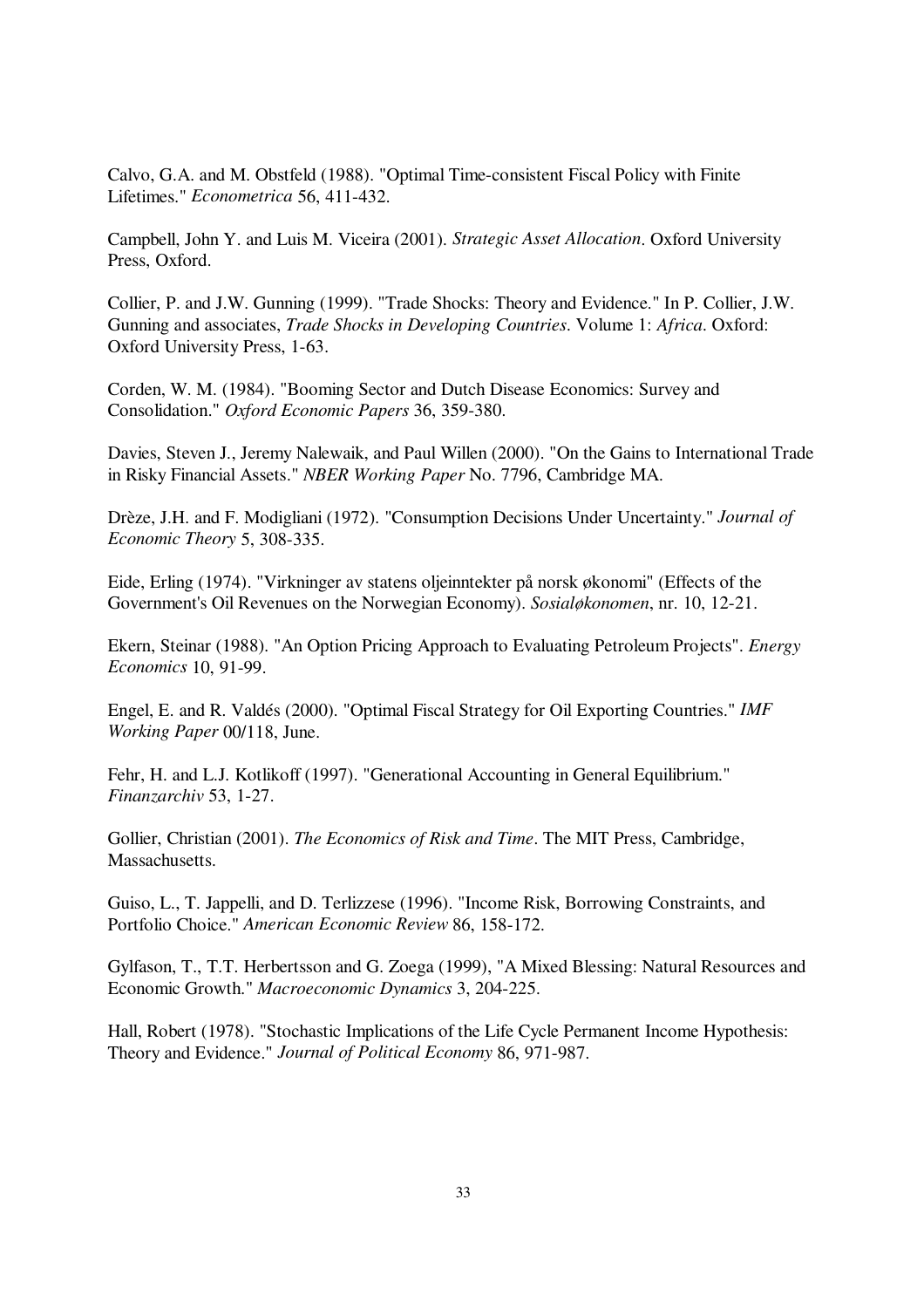Hausmann, R. (1999). "Dealing with Negative Oil Shocks: The Venezuelan Experience in the 1980s." In P. Collier, J. Gunning and associates, *Trade Shocks in Developing Countries*. Volume 2: *Asia and Latin America*. Oxford: Oxford University Press, 120-163.

Hoel, Michael (1981). "Principles Regarding the Rate of Extraction." *Bergen Bank Kvartalsskrift*, No. 3 and 4, 180-192.

Johansen, L. (1980). "Parametric Certainty Equivalence Procedures in Decision-Making under Uncertainty." *Zeitschrift für Nationalökonomie*, 40, 257-279.

Kotlikoff, L.J. (2002). "Generational Policy." *Handbook of Public Economics* (2. ed.). Elsevier Science B.V.

Leland, H.E. (1968). "Saving and Uncertainty: The Precautionary Demand for Saving." *Quarterly Journal of Economics* 82, 465-473.

Lund, D.(1990), "Social Discount Rates for Norwegian Oil Projects under Uncertainty." In O. Bjerkholt, Ø. Olsen and J. Vislie (eds.), *Recent Modelling Approaches in Applied Energy Economics*. London: Chapman and Hall.

Mansoorian, A. (1991). "Resource Discoveries and "Excessive" External Borrowing." *Economic Journal* 101, 1497-1509.

Mork, Knut A., Hans T. Mysen, and Øystein Olsen (1990). "Business Cycles and Oil Price Fluctuations: Some Evidence for Six OECD Countries". In Bjerkholt, Olsen and Vislie (eds.).

Pindyck, R. (1999). "The Long-Run Evolution of Energy Prices." *Energy Journal* 20, 1-27.

Raffelhüschen, B. (1999). "Generational Accounting: Method, Data and Limitations." In Generational Accounting in Europe (Chapter 2). *European Economy*, No. 6.

Raffelhüschen, B. and A.E. Risa (1997). "Generational Accounting and Intergenerational Welfare." *Public Choice* 93, 149-163.

Sachs, J.D. and A.M. Warner (1995, revised 1997, 1999). "Natural Resource Abundance and Economic Growth." *NBER Working Paper* 5398, Cambridge, Mass.

Sandmo, A. (1970). "The Effect on Uncertainty on Saving Decisions." *Review of Economic Studies* 37, 353-360.

Schwartz, E. (1997). "The Stochastic Behavior of Commodity Prices: Implications for Valuation and Hedging." *Journal of Finance* 52, 923-973.

Shiller, Robert J. (1999). "Social Security and Institutions for Intergenerational, Intragenerational, and International Risk Sharing." Carnegie-Rochester Conference Series on Public Policy.